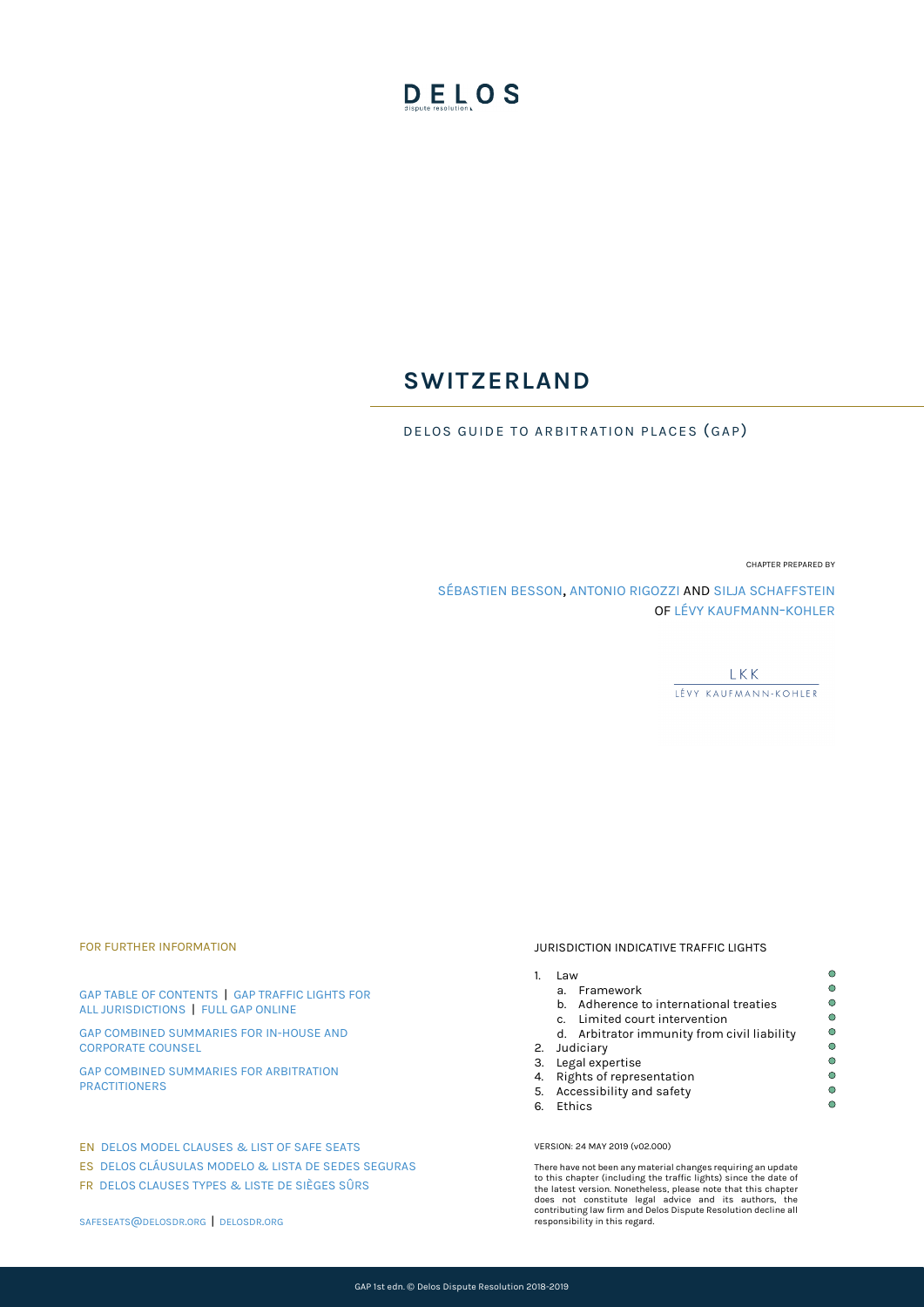$\overline{a}$ 

# **IN-HOUSE AND CORPORATE COUNSEL SUMMARY**

With its longstanding tradition and experience in international arbitration, Switzerland remains one of the preferred arbitral seats in the world. Swiss arbitrators continue to be among the most frequently appointed and Swiss substantive law among the most frequently chosen laws to govern international contracts. Chapter 12 of the Swiss Private International Law Act ("PILA") is a modern and innovative arbitration law. Its main strengths include its clarity and conciseness, making it easily accessible for (foreign) lawyers and non-lawyers alike, as well as the great importance afforded to party autonomy, meaning that the parties are free to fashion the proceedings in accordance with their specific needs. Switzerland's reputation for neutrality and stability and its courts' consistent pro-arbitration approach further explain why parties often choose Switzerland as a place of arbitration and why numerous arbitration institutions are based here.

<span id="page-1-3"></span>

| Key places of arbitration in the<br>jurisdiction? | Geneva, Zurich, Lugano, Lausanne. <sup>1</sup>                                                                                                                                                                                                                                                                                                                                                                                                                                                                                                                                                                                                                                                                                                                                                                                                                                                                                                                                                                               |
|---------------------------------------------------|------------------------------------------------------------------------------------------------------------------------------------------------------------------------------------------------------------------------------------------------------------------------------------------------------------------------------------------------------------------------------------------------------------------------------------------------------------------------------------------------------------------------------------------------------------------------------------------------------------------------------------------------------------------------------------------------------------------------------------------------------------------------------------------------------------------------------------------------------------------------------------------------------------------------------------------------------------------------------------------------------------------------------|
| Civil law / Common law<br>environment?            | Civil law                                                                                                                                                                                                                                                                                                                                                                                                                                                                                                                                                                                                                                                                                                                                                                                                                                                                                                                                                                                                                    |
| Confidentiality of arbitrations?                  | Absent an express agreement to the contrary, the arbitrator's<br>contract implies a duty of confidentiality for the arbitrators. It is<br>controversial whether the arbitration agreement implies a duty of<br>confidentiality for the parties. They may enter into an express<br>confidentiality agreement. <sup>2</sup>                                                                                                                                                                                                                                                                                                                                                                                                                                                                                                                                                                                                                                                                                                    |
| Requirement to retain (local)<br>counsel?         | There is no requirement to retain Swiss counsel for arbitration<br>proceedings with a seat in Switzerland. By contrast, applications<br>to the Swiss Supreme Court must be signed by the party or an<br>attorney who is authorised to represent parties before the Swiss<br>courts pursuant to the Swiss Federal Lawyers' Act ("LLCA" or "Loi<br>fédérale sur la libre circulation des avocats" in French, "Bundesgesetz<br>über die Freizügigkeit der Anwältinnen und Anwälte" in German) or<br>in accordance with an international treaty (Article 40(1) of the<br>Swiss Supreme Court Act ("SCA")). Concerning proceedings before<br>the juge d'appui, the Swiss Code of Civil Procedure ("CCP") does<br>not require the parties to be professionally represented by an<br>attorney (Article 68(1) CCP). As under Article 40(1) SCA, pursuant<br>to Article 68(2) CCP, they may however choose to be represented<br>by a "lawyer admitted to represent parties before the Swiss courts<br>under the [LLCA]". <sup>3</sup> |

<span id="page-1-0"></span><sup>1</sup> Geneva and Zurich top the statistics for commercial arbitrations, with Lugano in the third place (see 2017 ICC Dispute Resolution Statistics, ICC Dispute Resolution Bulletin 2018-2, p. 60[; Swiss Chambers' Arbitration Institution Statistics \(2004-](https://www.swissarbitration.org/files/515/Statistics/SCAI%20Statistics%202015%20and%202004_2015_20160731.pdf) [2015\)\).](https://www.swissarbitration.org/files/515/Statistics/SCAI%20Statistics%202015%20and%202004_2015_20160731.pdf) Lausanne is also a prominent place of arbitration, as the Court of Arbitration for Sport (CAS), which handles approximately 600 cases a year (see [CAS Statistics \(1986-2016\)\),](https://www.tas-cas.org/fileadmin/user_upload/CAS_statistics_2016_.pdf) is headquartered there and the CAS rules of arbitration provide that the seat of all CAS proceedings is in Lausanne (Article R28 CAS Code).

<span id="page-1-1"></span><sup>2</sup> Gabrielle KAUFMANN-KOHLER/Antonio RIGOZZI, *International Arbitration – Law and Practice in Switzerland*, Oxford 2015, paras. 3.34, 4.188, 7.177; Noradèle RADJAI, Confidentiality of Arbitration in Switzerland, *Arbitration in Switzerland – The*  Practitioner<sup>'</sup> *s Guide*, Volume II, Manuel Arroyo (ed.), Kluwer Law International BV, The Netherlands, 2<sup>nd</sup> ed. 2018, paras. 18-23.

<span id="page-1-2"></span>Attorneys qualified in a Member State of the European Union ("EU") or the European Free Trade Association ("EFTA") may under certain conditions represent parties before the Swiss courts (Articles 21 to 29 LLCA), subject to the relevant provisions of cantonal law. In Geneva, attorneys qualified in a non-EU/EFTA Member State may under certain conditions obtain an *ad*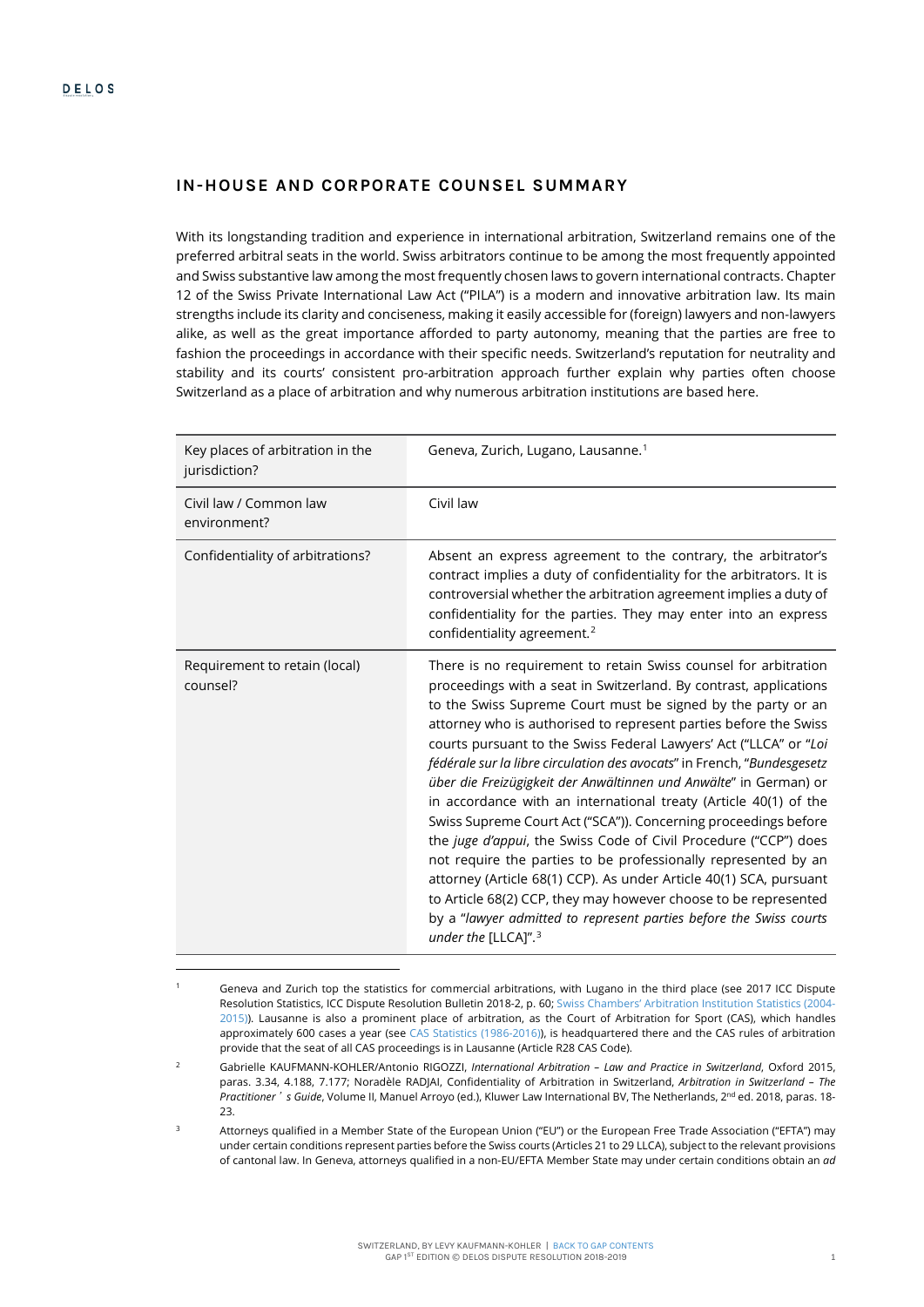| Ability to present party employee<br>witness testimony?                                | As a rule, any person capable of testifying about the facts based<br>on his or her own perception may be a witness, including the<br>parties themselves. <sup>4</sup>                                                                                                                                                                                                                                                                                                          |
|----------------------------------------------------------------------------------------|--------------------------------------------------------------------------------------------------------------------------------------------------------------------------------------------------------------------------------------------------------------------------------------------------------------------------------------------------------------------------------------------------------------------------------------------------------------------------------|
| Ability to hold meetings and/or<br>hearings outside of the seat?                       | Meetings and/or hearings can be conducted outside of<br>Switzerland.                                                                                                                                                                                                                                                                                                                                                                                                           |
| Availability of interest as a remedy?                                                  | Yes, generally.                                                                                                                                                                                                                                                                                                                                                                                                                                                                |
| Ability to claim for reasonable<br>costs incurred for the arbitration?                 | The parties have a right to a decision on costs and the arbitral<br>tribunal has an obligation to make such a decision, at the latest in<br>the final award.                                                                                                                                                                                                                                                                                                                   |
| Restrictions regarding contingency<br>fee arrangements and/or third-<br>party funding? | Swiss law does not prohibit third party funding. Under Article<br>12(1)(e) LLCA, Swiss attorneys cannot enter into a prior agreement<br>with their clients providing for a contingency fee based entirely on<br>the outcome of the case (pactum de quota litis); nor can they agree<br>to waive legal fees in the event of an unfavourable outcome. A fee<br>arrangement containing elements of a contingency fee (pactum de<br>palmario) is allowed under certain conditions. |
| Party to the New York Convention?                                                      | Switzerland is a party to the New York Convention. There is no<br>reservation of reciprocity.                                                                                                                                                                                                                                                                                                                                                                                  |
| Other key points to note?                                                              | φ                                                                                                                                                                                                                                                                                                                                                                                                                                                                              |
| WJP Civil Justice score (2019)                                                         | φ                                                                                                                                                                                                                                                                                                                                                                                                                                                                              |

*hoc* authorization to assist a party before the Geneva courts. However, in order to represent the party before the Geneva courts, the non-EU/EFTA attorney must act with an attorney registered with a Swiss bar (Article 23 of the Geneva Lawyers' Act ("*Loi sur la profession d'avocat*" or "LPAv")).

<span id="page-2-0"></span><sup>4</sup> Christian OETIKER, Ad Hoc Arbitration in Switzerland, *Arbitration in Switzerland – The Practitioner*'*s Guide*, Volume I, Manuel Arroyo (ed.), Kluwer Law International BV, The Netherlands, 2<sup>nd</sup> ed. 2018, para. 44.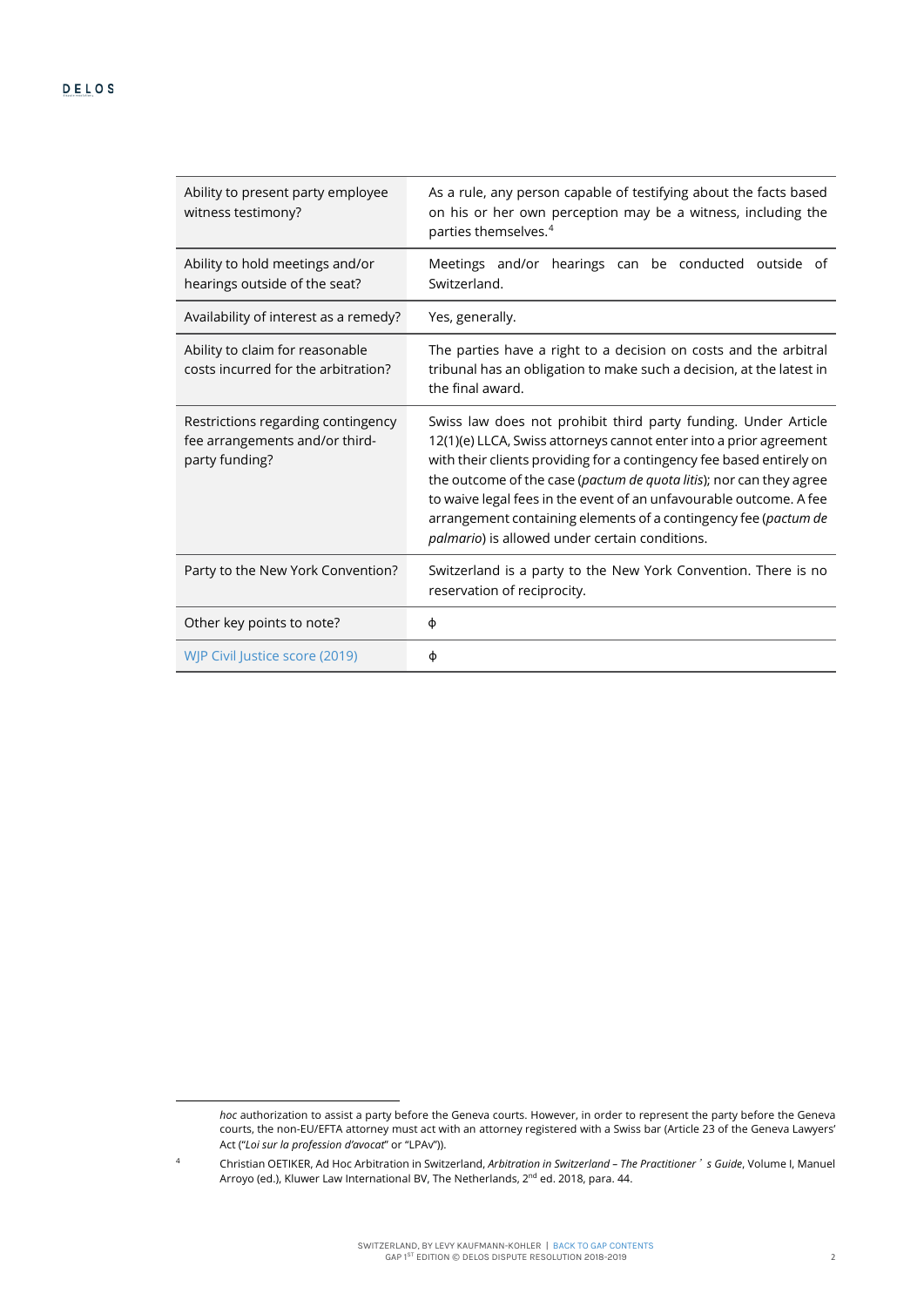# **ARBITRATION PRACTITIONER SUMMARY**

Chapter 12 of the Swiss Private International Law Act ("PILA") governs international arbitrations with a seat in Switzerland. Salient features of Chapter 12 PILA include its clarity and conciseness, party autonomy and arbitration-friendliness, namely through comparatively more favourable standards regarding (i) the validity of arbitration agreements (Article 178 PILA); (ii) the arbitrability of any matter involving an economic interest (Article 177(1) PILA); (iii) the assistance of experienced state courts in support of arbitration (Articles 179(2) and (3), 180(3) and 183-185 PILA); (iv) an exhaustive and narrowly defined list of grounds of annulment of arbitral awards (Article 190(2) PILA), including a possibility for parties without any territorial connection with Switzerland to waive their right to seek annulment (Article 192 PILA); and (v) an arbitration-friendly approach by Swiss courts towards the recognition and enforcement of foreign awards under the New York Convention (Article 194 PILA).

| Date of arbitration law?                                                                                                               | 18 December 1987, in force as from 1 January 1989.                                                                                                                                                                                                                                                                                                         |
|----------------------------------------------------------------------------------------------------------------------------------------|------------------------------------------------------------------------------------------------------------------------------------------------------------------------------------------------------------------------------------------------------------------------------------------------------------------------------------------------------------|
| UNCITRAL Model Law? If so, any<br>key changes thereto?                                                                                 | While Chapter 12 PILA is not based on the UNCITRAL Model Law,<br>there are no major differences or inconsistencies between these<br>texts.                                                                                                                                                                                                                 |
| Availability of specialised courts or<br>judges at the key seat(s) in the<br>jurisdiction for handling<br>arbitration-related matters? | Geneva: Tribunal de première instance (Article 356(2) of the Swiss<br>Code of Civil Procedure ("CCP"); Article 86(2)(d) of the Geneva Law<br>on Judicial Organisation ("Loi sur l'organisation judiciaire" or<br>"LOJ/GE")); Chambre civile de la Cour de Justice (Article 120(1)(a)<br>LOJ/GE).                                                           |
|                                                                                                                                        | Lausanne: Tribunal cantonal (Article 356(1) CCP; Article 47(1) of the<br>"Code de droit privé judiciaire vaudois" or "CDPJ"); Président du<br>tribunal d'arrondissement (Article 356(2) CCP; Article 47(2) CDPJ).                                                                                                                                          |
|                                                                                                                                        | Lugano: Tribunale di appello, Prima camera civile or Seconda<br>camera civile, depending on the subject matter of the dispute,<br>sitting as a three-member court (Article 356(2) CCP; Article 48(a)(7)<br>and 48(b)(4) "Legge sull'organizzazione giudiziaria" ("LOG")) or as a<br>single judge (Article 356(2) CCP; Article 48(a)(10) and 48(b)(7) LOG). |
|                                                                                                                                        | Zurich: Obergericht (Articles 356(1) and 356(2)(a) and (b) CCP; § 46<br>of the Zurich Law on Judicial Organisation ("Gesetz über die<br>Gerichts- und Behördenorganisation im Zivil- und Strafprozess" or<br>"GOG/ZH")); Bezirksgericht (specifically, Einzelgericht) (Article<br>356(2)(c) CCP; §32 GOG/ZH).                                              |
|                                                                                                                                        | Assistance in matters of (i) constitution of the arbitral tribunal; (ii)<br>challenge of arbitrators; (iii) any procedural matters, including<br>provisional measures and the taking of evidence (Articles 179(2)<br>and (3), 180(3) and 183-185 PILA).                                                                                                    |
| Availability of ex parte pre-<br>arbitration interim measures?                                                                         | Swiss courts (Article 265(1) CCP) and arbitral tribunals (unless the<br>parties have otherwise agreed; Article 183 PILA) can grant ex parte<br>provisional measures. However, as long as the arbitral tribunal is<br>not yet constituted and no other private body, such as an<br>emergency arbitrator, is available, the parties have no other            |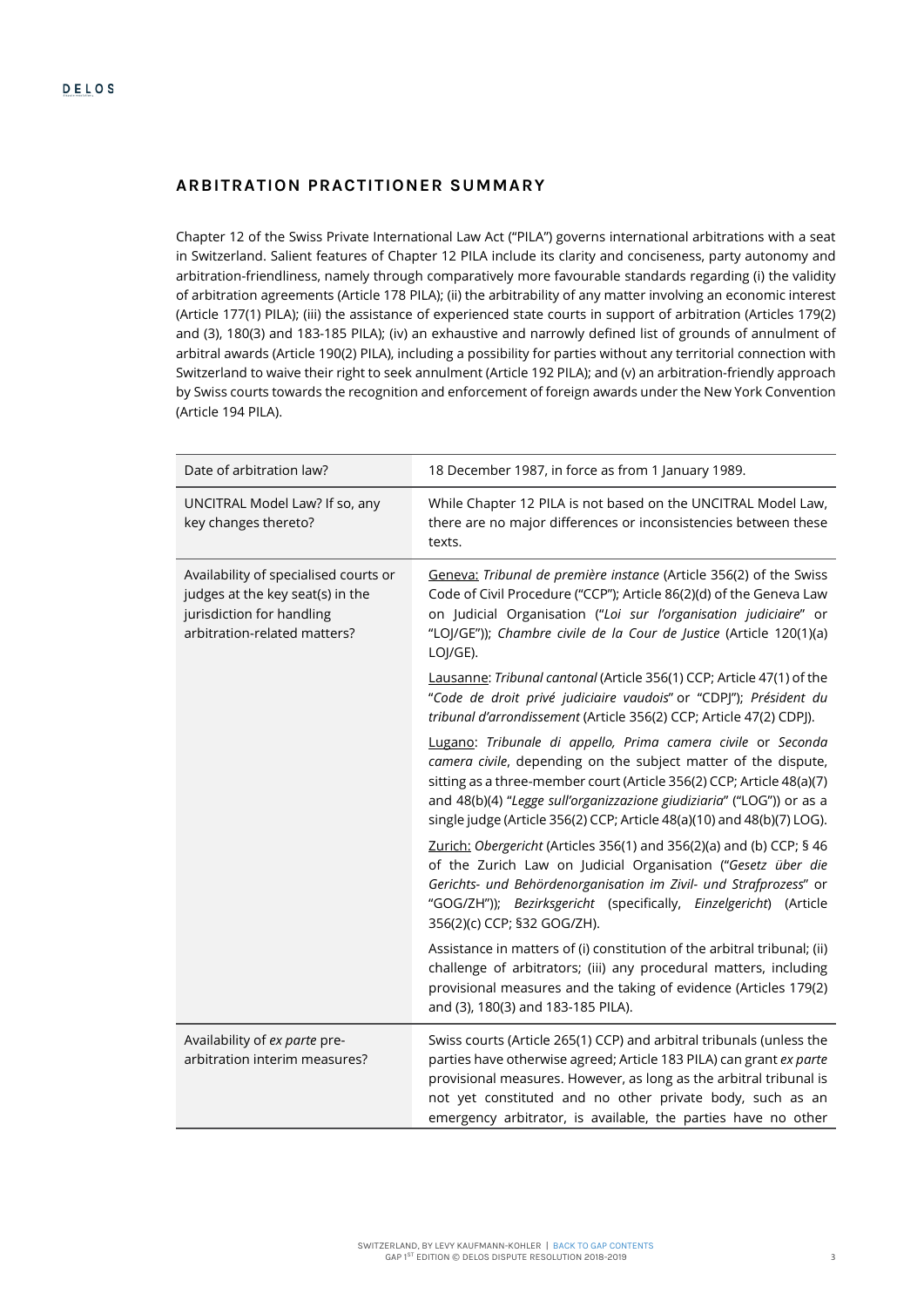<span id="page-4-0"></span>

|                                                                                                                                                                    | option than to submit their request for (ex parte) interim relief to<br>a state court. <sup>5</sup>                                                                                                                                                                                                                                                                                                                                                                                                                                                                 |
|--------------------------------------------------------------------------------------------------------------------------------------------------------------------|---------------------------------------------------------------------------------------------------------------------------------------------------------------------------------------------------------------------------------------------------------------------------------------------------------------------------------------------------------------------------------------------------------------------------------------------------------------------------------------------------------------------------------------------------------------------|
| Courts' attitude towards the<br>competence-competence principle?                                                                                                   | Articles 186(1) and (1bis) PILA establish and recognize the<br>competence-competence principle.                                                                                                                                                                                                                                                                                                                                                                                                                                                                     |
| Grounds for annulment of awards<br>additional to those based on the<br>criteria for the recognition and<br>enforcement of awards under the<br>New York Convention? | Exhaustive and narrowly defined list of annulment grounds<br>(Article 190(2) PILA): irregular constitution of the arbitral tribunal<br>(a); incorrect decision on jurisdiction (b); ultra or infra petita<br>decisions (c); violations of fundamental principles of procedure<br>(d); and violations of public policy (e). These grounds are generally<br>in line with Article V of the New York Convention, although the list<br>in Article 190(2) PILA is more restrictive as it does not include the<br>violation of the procedural rules agreed by the parties. |
| Courts' attitude towards the<br>recognition and enforcement of<br>foreign awards annulled at the seat<br>of the arbitration?                                       | While the Swiss courts have not yet decided this issue, Swiss<br>commentators suggest that the recognition of awards annulled at<br>the seat could be envisaged where the ground for annulment<br>departs from those stated in Article V of the New York<br>Convention, $6$ or the annulment amounts to a manifest violation<br>of the law of the country in which the award was made. <sup>7</sup>                                                                                                                                                                 |
| Other key points to note?                                                                                                                                          | Φ                                                                                                                                                                                                                                                                                                                                                                                                                                                                                                                                                                   |

<span id="page-4-1"></span><sup>5</sup> Bernhard BERGER/Franz KELLERHALS, *International and Domestic Arbitration in Switzerland*, 3rd ed., Berne 2015, para. 1275.

<sup>6</sup> KAUFMANN-KOHLER/ RIGOZZI, *op. cit.* f[n 2,](#page-1-3) para. 8.269.

<span id="page-4-3"></span><span id="page-4-2"></span><sup>7</sup> BERGER/KELLERHALS, *op. cit.* f[n 5,](#page-4-0) para. 2083; Sébastien BESSON/Luc PITTET, *La reconnaissance à l'étranger d'une sentence annulée dans son Etat d'origine - Réflexions à la Suite de l'Affaire Hilmarton*, 16 ASA Bulletin (1998), p. 525.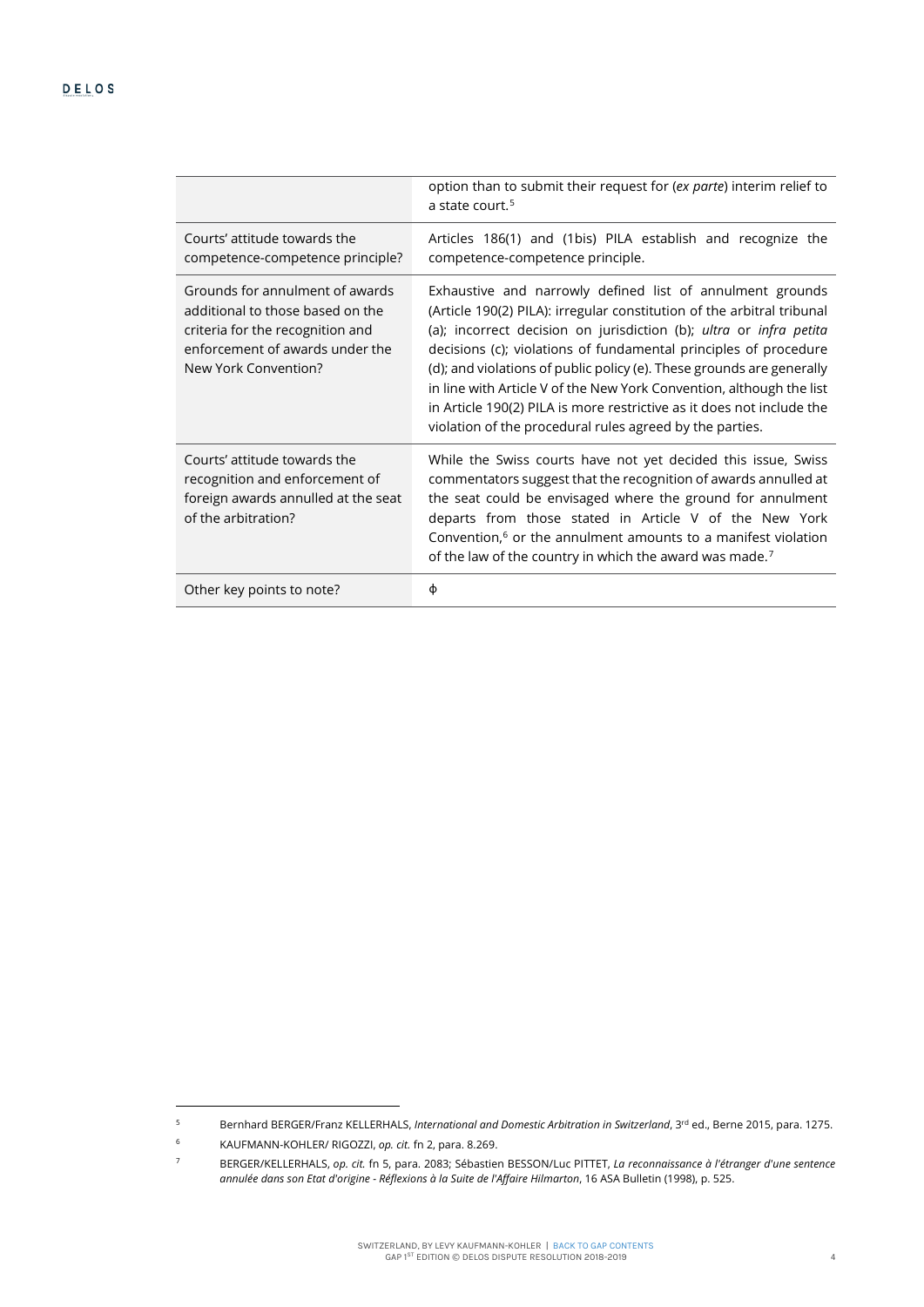# **JURISDICTION DETAILED ANALYSIS**

#### **1. Introduction**

Thanks to its arbitration-friendly legal framework and longstanding dispute-settlement tradition, Switzerland is home to a number of well-known arbitral institutions, including the Swiss Chambers' Arbitration Institution ("SCAI"),<sup>[8](#page-5-1)</sup> the Court of Arbitration for Sport ("CAS")<sup>[9](#page-5-2)</sup> and the World Intellectual Property Organization ("WIPO")'s Arbitration and Mediation Center.[10](#page-5-3) Together with its stable political environment and strong professional and academic expertise in the field, these factors contribute to making Switzerland one of the leading international arbitral seats.<sup>[11](#page-5-4)</sup>

# **2. The law governing international arbitration in Switzerland**

#### **2.1 Swiss arbitration law: a dual system**

Swiss law regulates domestic and international arbitration in separate statutes. Chapter 12 of the Swiss Private International Law Act of 18 December 1987 ("PILA"), in force as from 1 January 1989, governs international arbitrations with a seat in Switzerland.<sup>[12](#page-5-5)</sup> Part 3 of the Swiss Code of Civil Procedure of 1 January 2011 ("CCP") governs domestic arbitrations.<sup>[13](#page-5-6)</sup>

<span id="page-5-0"></span>Under Article 176(1) PILA, Chapter 12 PILA applies if (i) the arbitral seat is in Switzerland and (ii) at the time of the conclusion of the arbitration agreement, at least one of the parties to the arbitration proceedings<sup>[14](#page-5-7)</sup> had neither its domicile nor its habitual residence in Switzerland. Therefore, for determining the international character of the arbitration, the relevant point in time is the conclusion of the arbitration agreement.<sup>15</sup>

Article 353(2) CCP allows the parties to opt out of the domestic and into the international arbitration regime, even if the requirements of Article 176(1) PILA are not fulfilled.<sup>[16](#page-5-9)</sup> Conversely, Article 176(2) PILA entitles the parties to opt out of the international and into the domestic arbitration regime.

<span id="page-5-1"></span>https://www.swissarbitration.org/.

<sup>9</sup> http://www.tas-cas.org/fr/index.html.

<span id="page-5-3"></span><span id="page-5-2"></span><sup>10</sup> http://www.wipo.int/amc/en/center/background.html.

<span id="page-5-4"></span><sup>11</sup> See, for instance, 2016 ICC Dispute Resolution Statistics, ICC Dispute Resolution Bulletin 2017-2, pp. 111-112; 2017 ICC Dispute Resolution Statistics, ICC Dispute Resolution Bulletin 2018-2, pp. 60-61. See, also, the 2015 study commissioned by the JURI Committee of the European Parliament, reporting that Switzerland was the most highly recommended seat for international arbitration; 2010 International Arbitration Survey: Choices in International Arbitration, conducted by White & Case and the School of International Arbitration at Queen Mary, University of London, pp. 17-20.

<span id="page-5-5"></span><sup>12</sup> Available at: https://www.admin.ch/opc/fr/classified-compilation/19870312/index.html. An unofficial English translation of Chapter 12 PILA is available, among others, at: https://www.swissarbitration.org/files/34/Swiss%20International%20Arbitration%20Law/IPRG\_english.pdf. For translation of the full PILA, see http://www.andreasbucher-law.ch/images/stories/pil\_act\_1987\_as\_from\_1\_1\_2017.pdf.

<span id="page-5-6"></span><sup>13</sup> Available at: https://www.admin.ch/opc/fr/classified-compilation/20061121/index.html. An English translation of the CCP, provided solely for 'informative purposes' and with no legal force, is also available on the Swiss Federal Legislative Compilation website, at https://www.admin.ch/opc/en/classified-compilation/20061121/index.html.

<span id="page-5-7"></span><sup>14</sup> Supreme Court Decision 4P.54/2002 of 24 June 2002, para. 3. *Contra*: KAUFMANN-KOHLER/RIGOZZI, *op. cit.* f[n 2,](#page-1-3) para. 2.33; Jean-François POUDRET/Sébastien BESSON, *Comparative Law of International Arbitration*, 2nd ed., Zurich 2007, para. 35, noting that the Supreme Court's case law entails that it may not be possible to determine the law governing the arbitration at the time of the conclusion of the arbitration agreement, but only with the start of the arbitration proceedings.

<span id="page-5-8"></span><sup>15</sup> KAUFMANN-KOHLER/RIGOZZI, *op. cit.* f[n 2,](#page-1-3) para. 2.32; POUDRET/BESSON, *op. cit.* f[n 14,](#page-5-0) para. 7; BERGER/KELLERHALS, *op. cit.* f[n 5,](#page-4-0) para. 102.

<span id="page-5-9"></span><sup>16</sup> See however Supreme Court Decision 4A\_7/2018 of 18 April 2018, para. 2.3.3, where the Supreme Court suggested in an obiter dictum that the parties may not circumvent the more restrictive notion of arbitrability under Article 354 CCP by opting out of Part 3 of the CCP and into Chapter 12 PILA, at least as far as mandatory claims arising out of employment contracts are concerned.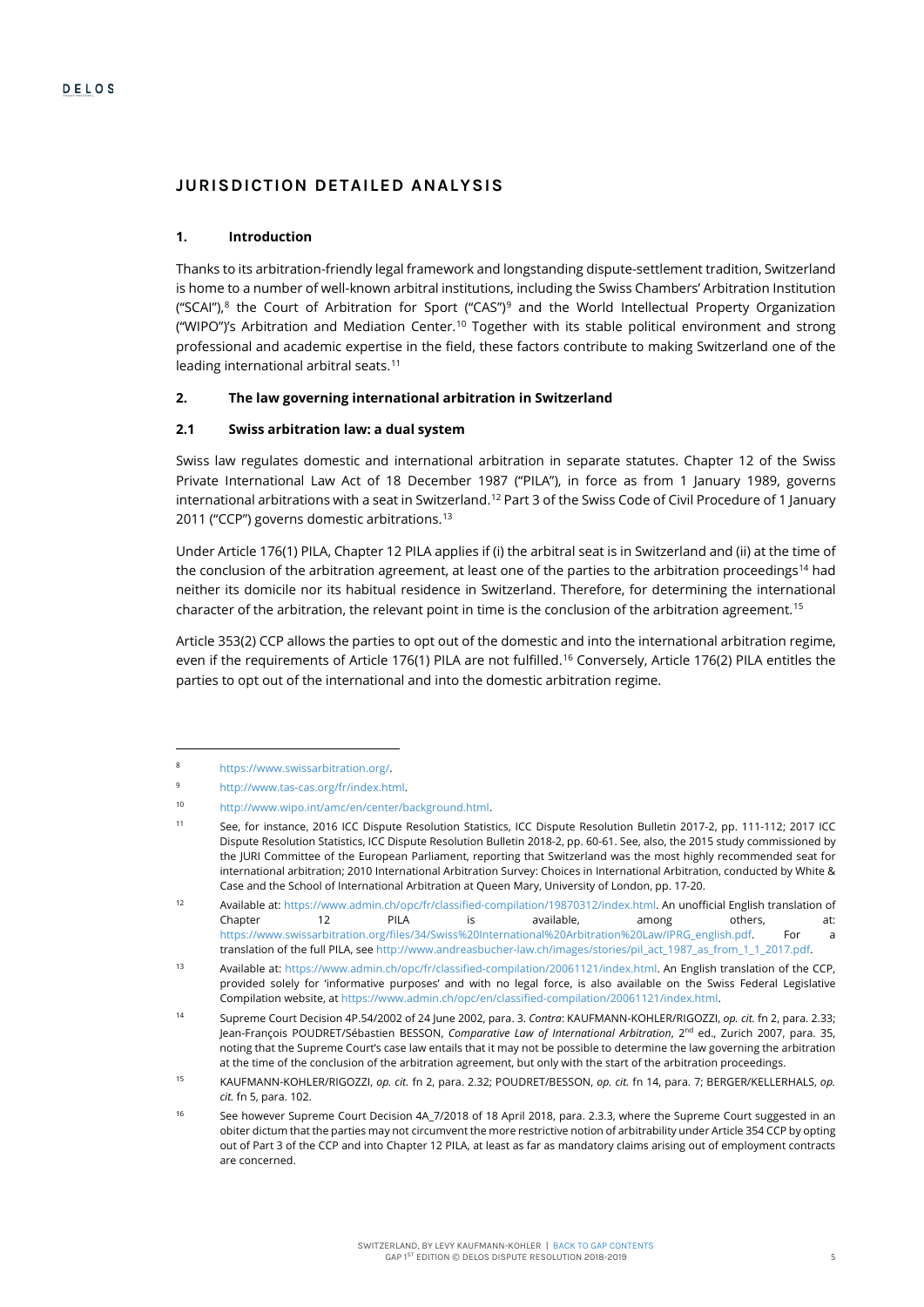<span id="page-6-0"></span>Chapter 12 PILA constitutes a stand-alone Arbitration Act, largely independent of other provisions in the PILA. However, some provisions of other chapters of the PILA may be relevant for the purposes of international arbitration[.17](#page-6-1) For instance, Articles 20 and 21 PILA define the notions of "domicile" and "habitual residence" in Article 176(1) PILA, and Article 21(4) PILA defines the notion of "business establishment" within the meaning of Article 192(1) PILA. The general rules in Chapter 13 PILA (Articles 196 to 199 PILA) govern issues of transitional law, and Article 7 PILA governs the effects of an arbitration agreement before a Swiss court seized of the merits of the dispute.

Some provisions in other chapters of the PILA may apply by analogy in international arbitration.<sup>18</sup> For instance, the Swiss Supreme Court has held that arbitral tribunals may apply the conflict of laws rules in other chapters of the PILA to determine the law governing the capacity and authority of parties to enter into an arbitration agreement (Articles 35-36 PILA and Articles 154-155 PILA).<sup>[19](#page-6-3)</sup> It has also been submitted that arbitral tribunals can take the mandatory rules of third states into account, if the requirements of Article 19 PILA applied by analogy are met.<sup>[20](#page-6-4)</sup>

<span id="page-6-8"></span>Finally, some provisions in other Swiss statutes may be relevant. Concerning the appointment, removal or replacement of an arbitrator, Article 179(2) PILA explicitly provides for the application by analogy of certain provisions of the CCP (Articles 360, 361(2) and (3), 362, 370 and 371 CCP).[21](#page-6-5) Article 191 PILA refers to Article 77 of the Swiss Supreme Court Act ("SCA") for the procedure governing actions to annul the award, and Article 123 SCA applies by analogy to requests for revision of arbitral awards.<sup>[22](#page-6-6)</sup>

# **2.2 Main feature of Chapter 12 PILA: party autonomy**

Chapter 12 PILA is a framework legislation. It comprises only 19 provisions, most of which are not mandatory. The parties can choose between the international or domestic arbitration regime to govern their arbitration (Article 353(2) CCP and Article 176(2) PILA). They can constitute their arbitral tribunal (Article 179(1) PILA) and determine the arbitration proceedings according to their needs (Articles 182(1) and 183 PILA). Moreover, the parties can choose the rules of law applicable to the merits of the dispute or authorise the arbitral tribunal to decide *ex aequo et bono* (Article 187 PILA). They can further determine the procedure and form in which the arbitral tribunal shall make its awards (Articles 188 and 189 PILA). Finally, under certain conditions, the parties can waive (in whole or in part) their right to seek the annulment of the award (Article 192 PILA).<sup>[23](#page-6-7)</sup>

<span id="page-6-9"></span>j

<span id="page-6-1"></span><sup>17</sup> See KAUFMANN-KOHLER/RIGOZZI, *op. cit.* f[n 2,](#page-1-3) para. 1.92; Sébastien BESSON, Salient Features and Amenities of Chapter 12 PILS, Arbitration, *in Switzerland – The Practitioner's Guide*, Volume I, Manuel Arroyo (ed.), Kluwer Law International BV, The Netherlands, 2nd ed. 2018, para. 13.

<span id="page-6-2"></span><sup>18</sup> BESSON, *op. cit.* f[n 17,](#page-6-0) para. 14; KAUFMANN-KOHLER/RIGOZZI, *op. cit.* f[n 2,](#page-1-3) para. 1.92.

<span id="page-6-3"></span><sup>19</sup> Supreme Court Decision 4A\_428/2008 of 31 March 2009, para. 3.2, 28 ASA Bulletin (2010), pp. 109-110; ATF 138 III 714, para. 3.3.2. ATF (Arrêts du Tribunal fédéral; BGE in German and DTF in Italian) is the acronym used to refer to the Supreme Court's official reports. These reports reproduce important decisions (generally in excerpted form) some time after their publication (in full) on the Court's website (www.bger.ch), under the standard "unreported" reference number (*i.e.*, in the format of the reference given for the first decision cited in this footnote). The numbers in ATF references indicate the volume (in the case cited here, 138), section (III) and first page (714) where the decision in question can be located in the printed version of the reports (the ATF collection is also available online at www.bger.ch). Unofficial English translations of the Supreme Court's decisions rendered in arbitration matters from 2008 onwards can be found at http://www.swissarbitrationdecisions.com/decisions.

<span id="page-6-4"></span><sup>20</sup> KAUFMANN-KOHLER/RIGOZZI, *op. cit.* fn [2,](#page-1-3) para. 7.96, with references to Swiss scholars and to Supreme Court Decision 4P.119/1998 of 13 November 1998, para. 1.a, 17 ASA Bulletin (1999), pp. 529-536. Cf. BERGER/KELLERHALS, *op. cit.* fn [5,](#page-4-0)  paras. 1425-1431.

<span id="page-6-5"></span><sup>21</sup> BESSON, *op. cit.* fn [17,](#page-6-0) para. 17; Mariella ORELLI, ad Article 179 PILA, *Arbitration in Switzerland – The Practitioner*'*s Guide*, Volume I, Manuel Arroyo (ed.), Kluwer Law International BV, The Netherlands, 2nd ed. 2018, paras. 33-34 ; Sophie THORENS-ALADJEM, Le juge d'appui en matière d'arbitrage interne et international, 35 ASA Bulletin (2017), pp. 532-535. See also ATF 139 III 511, para. 4 concerning Article 360 CCP (number of arbitrators).

<span id="page-6-6"></span><sup>22</sup> KAUFMANN-KOHLER/RIGOZZI, *op. cit.* f[n 2,](#page-1-3) para. 1.93.

<span id="page-6-7"></span><sup>23</sup> KAUFMANN-KOHLER/RIGOZZI, *op. cit.* fn [2,](#page-1-3) para. 2.56; BESSON, *op. cit.* f[n 17,](#page-6-0) para. 24; BERGER/KELLERHALS, *op. cit.* fn [5,](#page-4-0)  para. 89.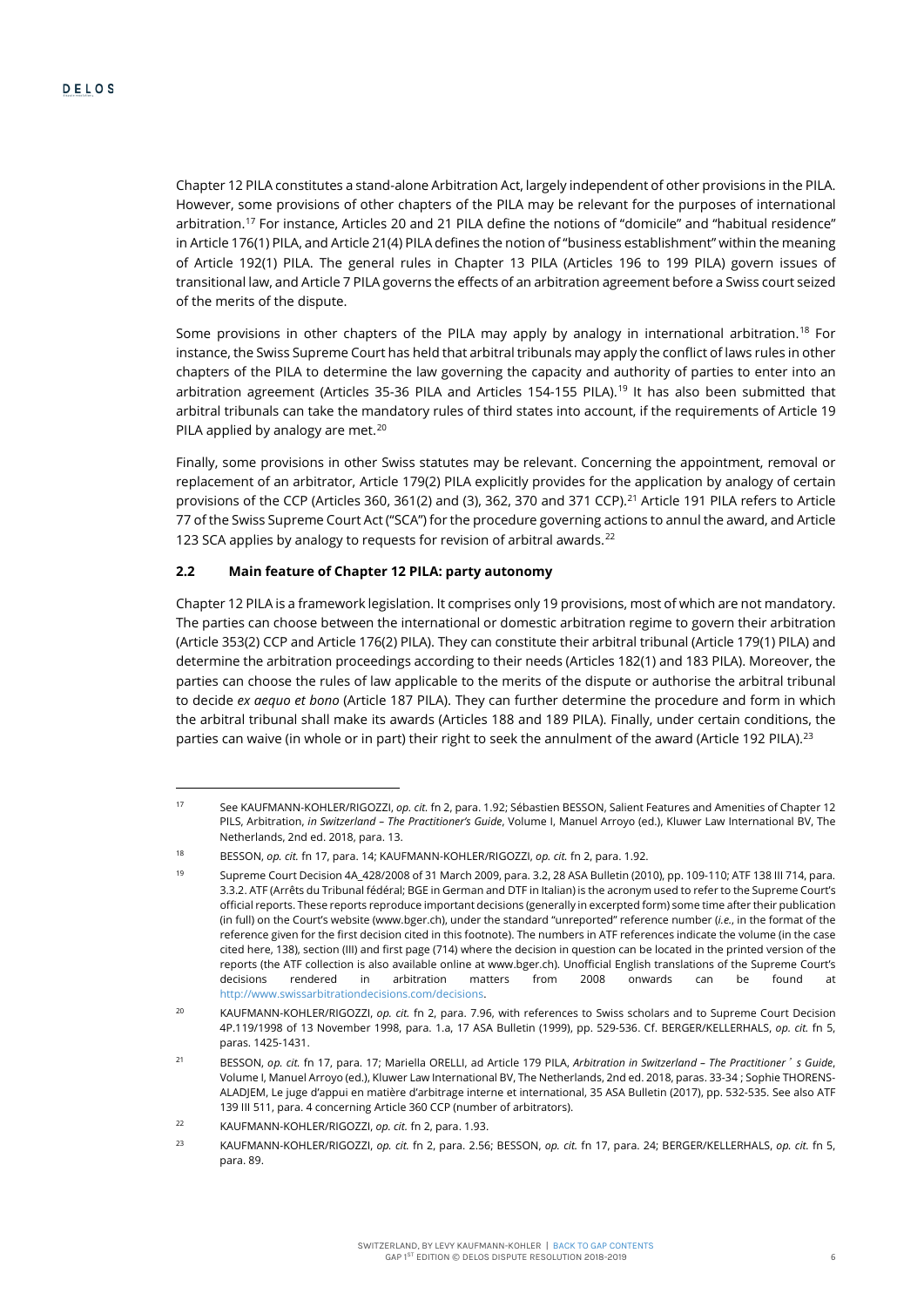Chapter 12 PILA contains a few mandatory provisions from which the parties cannot derogate: $24$  (i) the choice of a Swiss arbitral seat will trigger the application of Swiss arbitration law (Article 176(1) PILA); (ii) the definition of arbitrability, *i.e.*, of disputes that can be submitted to international arbitration in Switzerland (Article 177(1) PILA); (iii) the form requirements for arbitration agreements (Article 178(1) PILA);<sup>[25](#page-7-2)</sup> (iv) the principle of competence-competence (Article 186(1) PILA); (v) the requirement that arbitrators be impartial and independent (Article 180(1)(c) PILA); (vi) the compliance with fundamental principles of procedure (Article 182(3) PILA); (vii) the grounds for the annulment of awards (Article 190 PILA); (viii) the requirements for the waiver of the right to seek the annulment of awards (Article 192(1) PILA); and (ix) the jurisdiction of the Swiss Supreme Court to hear annulment actions (Article 191 LDIP).

# **3. The arbitration agreement**

#### **3.1 The law governing the arbitration agreement**

Regarding the law governing the substantive validity of the arbitration agreement, Article 178(2) PILA provides a conflict of laws rule *in favorem validitatis*. [26](#page-7-3) To be valid, the arbitration agreement must comply with the requirements of at least one (*i.e.*, the most favourable) of the designated laws, namely the law chosen by the parties to govern the arbitration agreement, the law governing the dispute, or Swiss law. Since there is no hierarchy between the three legal systems designated by Article 178(2) PILA, in practice the substantive validity of the arbitration agreement is often assessed in application of Swiss law, on account of its arbitration-friendliness.[27](#page-7-4)

<span id="page-7-0"></span>Article 178(2) PILA does not identify the individual aspects of the substantive validity of the arbitration agreement, but only determines the law applicable thereto. The substantive validity of the arbitration agreement covers its conclusion (*e.g.*, offer, acceptance and defects in consent), interpretation and performance (*e.g.*, delay or impossibility), objective and subjective scopes, as well as its termination or other modes of extinguishment.<sup>28</sup>

# **3.2 Separability and competence-competence**

Article 178(3) PILA establishes the principle of separability of the arbitration agreement, providing that "[t]he validity of the arbitration agreement cannot be contested on the ground that the main contract may not be valid or that the arbitration agreement concerns a dispute which has not yet arisen".

<span id="page-7-7"></span>Article 186(1) PILA recognizes the principle of competence-competence, stating that "*[t]he arbitral tribunal shall decide on its own jurisdiction*". Article 186(1bis) PILA further specifies that the arbitral tribunal "*shall decide on its jurisdiction without regard to an action having the same subject matter already pending between the same parties before a state court or another arbitral tribunal, unless serious reasons require staying the proceedings*".[29](#page-7-6)

<span id="page-7-1"></span><sup>24</sup> KAUFMANN-KOHLER/RIGOZZI, *op. cit.* f[n 2,](#page-1-3) para. 2.57. Cf. BERGER/KELLERHALS, *op. cit.* f[n 5,](#page-4-0) para. 605 and BESSON, *op. cit.*  f[n 17,](#page-6-0) paras. 21 and 22.

<span id="page-7-2"></span><sup>&</sup>lt;sup>25</sup> See, however, ATF 142 III 239, para. 3.3.1, where the Supreme Court considered, but ultimately left open, the question whether the parties can agree to stricter form requirements than those in Article 178(1) PILA.

<span id="page-7-3"></span><sup>26</sup> ATF 119 II 380, para. 4a.

<span id="page-7-4"></span><sup>27</sup> KAUFMANN-KOHLER/RIGOZZI, *op. cit.* f[n 2,](#page-1-3) paras. 3.76-3.77; Christoph MÜLLER, ad Article 178 PILA, *Arbitration in Switzerland – The Practitioner*'*s Guide*, Volume I, Manuel Arroyo (ed.), Kluwer Law International BV, The Netherlands, 2nd ed. 2018, para. 33.

<span id="page-7-5"></span><sup>28</sup> KAUFMANN-KOHLER/RIGOZZI, *op. cit.* fn [2,](#page-1-3) para. 3.79; POUDRET/BESSON, *op. cit.* fn [14,](#page-5-0) para. 295; MÜLLER, *op. cit.* fn [27,](#page-7-0)  para. 35.

<span id="page-7-6"></span><sup>29</sup> Article 186(1bis) PILA was introduced in March 2007 to reverse the Supreme Court's *Fomento* decision (ATF 127 III 279) in which the Court had held that an arbitral tribunal seated in Switzerland and faced with an already pending foreign court proceeding in the same matter was to apply the *lis pendens* rule in Article 9 PILA by analogy.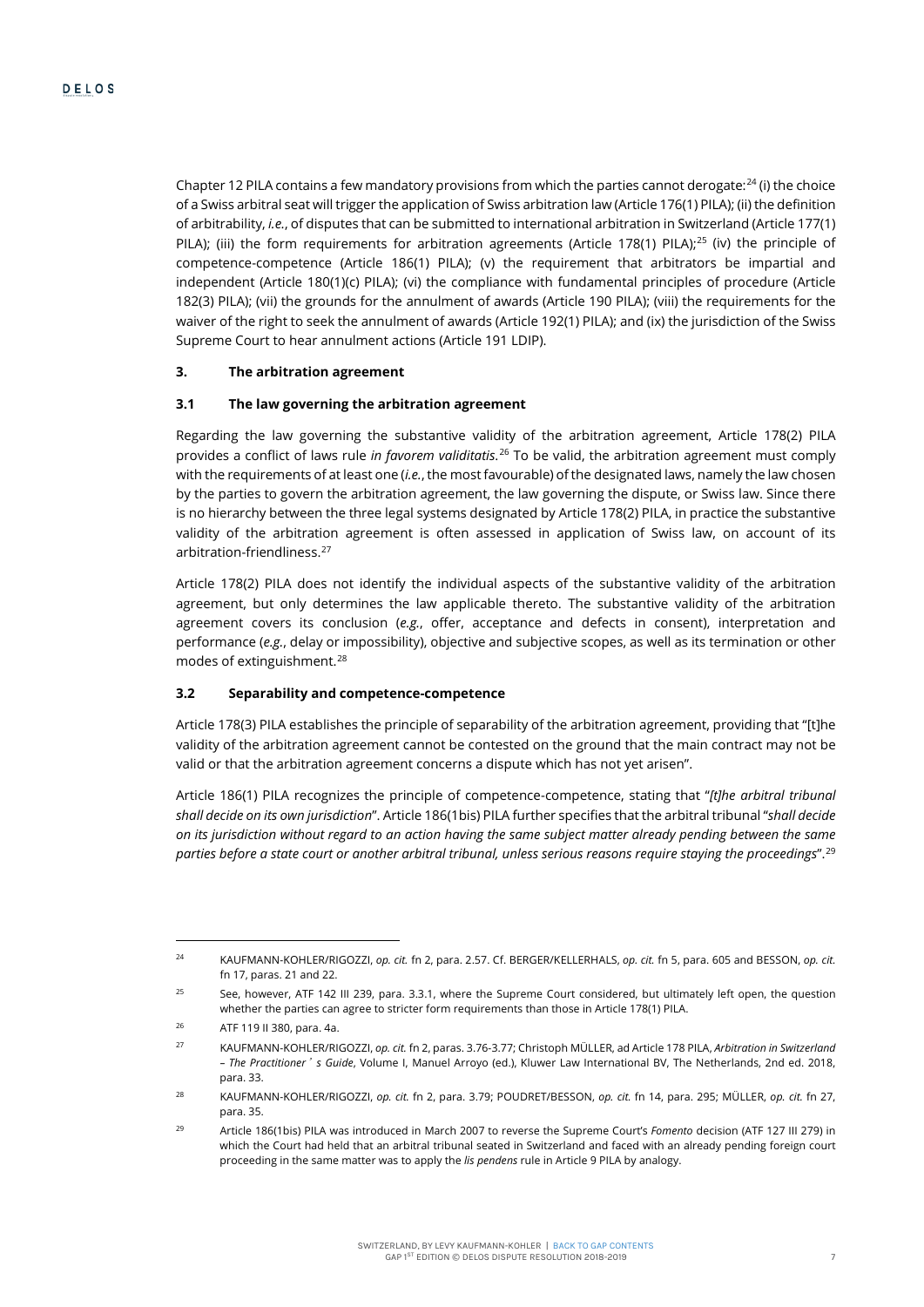In other words, an arbitral tribunal seated in Switzerland generally does not have to stay the arbitration until the foreign court or arbitral tribunal has decided on its own jurisdiction.<sup>[30](#page-8-0)</sup>

# **3.3 The formal requirements for an enforceable arbitration agreement**

Article 178(1) PILA requires an arbitration agreement "*in writing, by telegram, telex, telecopier or any other means of communication which permits it to be evidenced by a text*". The arbitration agreement does not need to be signed and, contrary to Article II(2) of the New York Convention of 1958 on the Recognition and Enforcement of Foreign Arbitral Awards ("NYC"), Article 178(1) PILA does not require an "exchange" of documents.[31](#page-8-1)

#### **3.4 Arbitration agreements by reference**

The Swiss Supreme Court has long accepted the validity of arbitration agreements incorporated into a contract by specific reference, *i.e.*, where the contract expressly refers to the arbitration agreement contained in a separate document, such as general terms and conditions. $32$ 

In case of a global reference, *i.e.*, where the contract globally refers to a separate document, without expressly referring to the arbitration agreement contained therein, the Supreme Court tends to decide on a case-bycase basis, in light of the circumstances of the conclusion of the contract, such as the parties' experience and the usages of the relevant trade.<sup>[33](#page-8-3)</sup> Furthermore, concerning the substantive validity of a global reference, where Swiss law is applicable pursuant to Article 178(2) PILA, the Supreme Court has held that it must be determined whether, in accordance with the principle of good faith, such global reference shows the parties' intention to be bound by the arbitration agreement.<sup>[34](#page-8-4)</sup>

#### **3.5 The subjective scope of the arbitration agreement and extension to third parties**

According to the Swiss Supreme Court, questions regarding the subjective scope of the arbitration agreement pertain to the substantive validity of the arbitration agreement within the meaning of Article 178(2) PILA. Therefore, they must be decided in application of the most favourable law designated by this provision.<sup>[35](#page-8-5)</sup>

<span id="page-8-8"></span>Under the principle of privity of contract, the parties are usually only those who have concluded the arbitration agreement. However, there are several exceptions to this rule.<sup>36</sup> For instance, a third party may be bound by the arbitration agreement if an original party to that agreement transfers it to the former by way of an assignment of the main contract or of a claim.<sup>[37](#page-8-7)</sup> The transfer of an arbitration agreement may also occur by way of legal succession (universal or singular) or subrogation, *i.e.*, when an insurer settles an insured debt and is thus subrogated to the rights of the creditor. Moreover, in insolvency proceedings, the bankruptcy

<span id="page-8-0"></span><sup>30</sup> BESSON, *op. cit.* fn [17,](#page-6-0) para. 33. Article 186(1bis) PILA does not introduce the so-called negative effect of competencecompetence, according to which the state court must refrain from ruling on a conflict of jurisdiction until the arbitral tribunal has rendered a decision on its own jurisdiction (POUDRET/ BESSON, *op. cit.* f[n 14,](#page-5-0) para. 458; KAUFMANN-KOHLER/RIGOZZI, *op. cit.* f[n 2,](#page-1-3) para. 5.43).

<span id="page-8-1"></span><sup>31</sup> POUDRET/BESSON, *op. cit.* f[n 14,](#page-5-0) para. 193; KAUFMANN-KOHLER/RIGOZZI, *op. cit.* fn [2,](#page-1-3) para. 1.94; MÜLLER, *op. cit.* fn [27,](#page-7-0)  paras. 14 and 22.

<sup>32</sup> ATF 110 II 54, para. 3c.

<span id="page-8-4"></span><span id="page-8-3"></span><span id="page-8-2"></span><sup>33</sup> ATF 110 II 54, para. 3c.

<sup>34</sup> Supreme Court Decision 4C.44/1996 of 31 October 1996, para. 2. For more details on arbitration agreements by reference, see KAUFMANN-KOHLER/RIGOZZI, *op. cit.* fn [2,](#page-1-3) paras. 3.83-3.97; POUDRET/BESSON, *op. cit.* fn [14,](#page-5-0) paras. 213-226; BERGER/KELLERHALS, *op. cit.* f[n 5,](#page-4-0) paras. 451-464.

<sup>35</sup> ATF 129 III 727, para. 5.3.1; ATF 134 III 565, para. 3.2.

<span id="page-8-6"></span><span id="page-8-5"></span><sup>36</sup> See, in particular, KAUFMANN-KOHLER/RIGOZZI, *op. cit.* f[n 2,](#page-1-3) paras. 3.155-3.166. See, also, POUDRET/BESSON, *op. cit.* f[n 14,](#page-5-0)  paras. 283-290; BERGER/KELLERHALS, *op. cit.* f[n 5,](#page-4-0) paras. 537-581; Tarkan GÖKSU, Schiedsgerichtsbarkeit, Zurich, St. Gallen 2014, paras. 656-662.

<span id="page-8-7"></span><sup>37</sup> ATF 129 III 727, para. 5.3.1.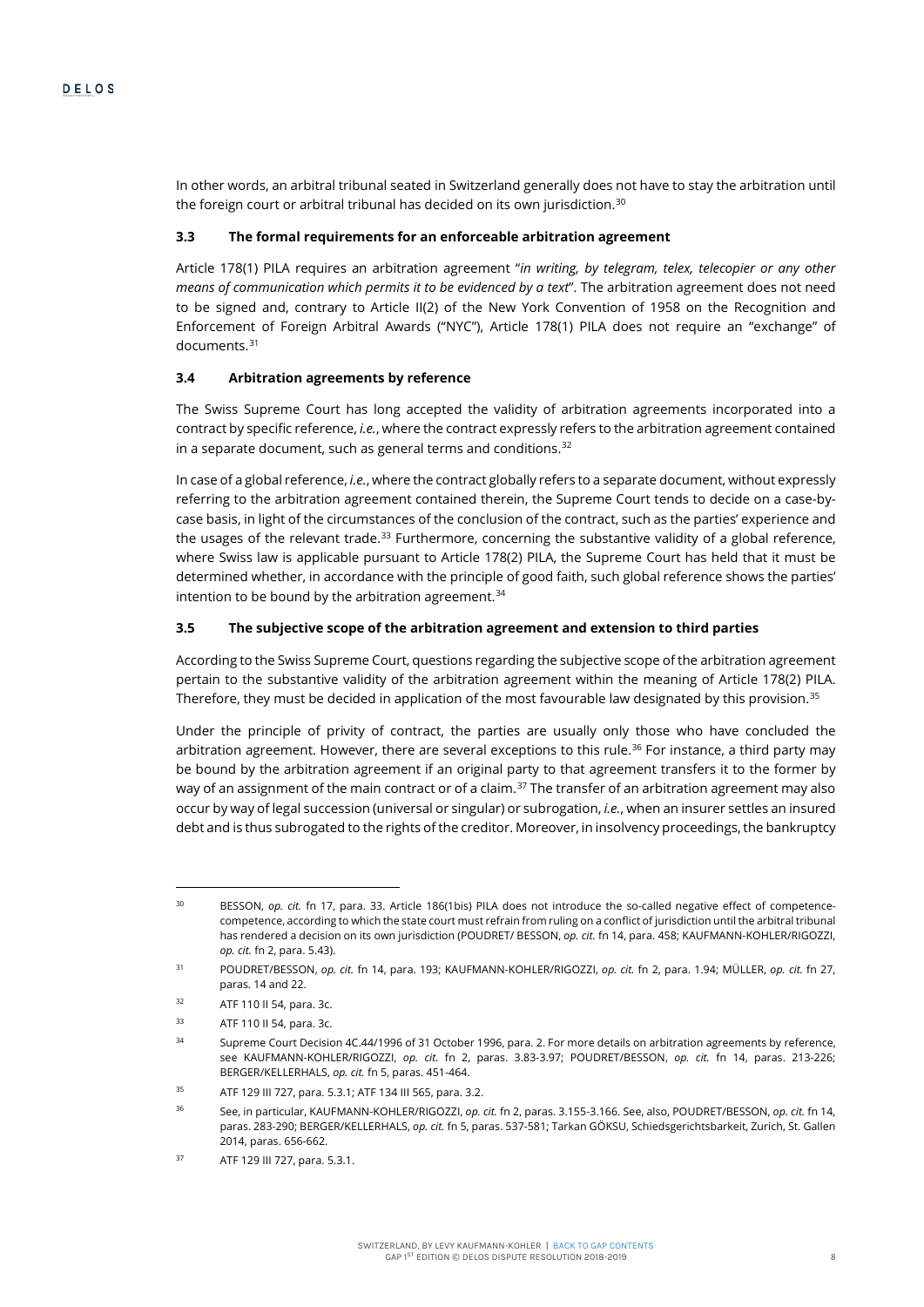trustee and the creditors who have been assigned claims of the debtor by the estate are bound by the arbitration agreement entered into by the bankrupt party.<sup>[38](#page-9-0)</sup>

Further exceptions to the principle of privity of contract include cases where the arbitration agreement is extended to a third party.<sup>[39](#page-9-1)</sup> For instance, a third party beneficiary to a contract containing an arbitration agreement may under certain circumstances be entitled to rely on that agreement in order to seek the performance of a right under the contract.<sup>[40](#page-9-2)</sup> In some cases, an arbitration agreement in a contract may be extended to a third party guarantor who has promised to pay the debt of one of the parties or to perform that party's obligation.[41](#page-9-3) Furthermore, piercing the corporate veil may sometimes justify the extension of the arbitration agreement to a third party by allowing the arbitral tribunal to disregard the existence of a separate legal personality, if the reliance thereon would amount to an abuse of rights.<sup>[42](#page-9-4)</sup> As another exception to the principle of privity of contract, where two contracts are so closely connected that in reality they constitute a single transaction, arbitration proceedings initiated on the basis of the arbitration agreement contained in one of them may be extended to the parties to the other contract.<sup>[43](#page-9-5)</sup> Finally, an arbitration agreement may exceptionally extend to a third party if its participation in the performance of the underlying contract was such that its agreement to be bound by the arbitration agreement is implied.<sup>44</sup>

# **3.6 Arbitrability**

# **3.6.1 Arbitrability** *ratione materiae*

Under Article 177(1) PILA, any matter involving an economic interest, *i.e.*, any dispute with a value measurable in financial terms for one of the parties, may be submitted to international arbitration, irrespective of the law governing the merits of the dispute.<sup>[45](#page-9-7)</sup> The notion of "economic interest" is interpreted extensively to make international arbitration widely available.[46](#page-9-8)

The following disputes are not arbitrable under Chapter 12 PILA because they do not involve an economic interest or because they are within the exclusive jurisdiction of state authorities: $47$  (i) family law status issues that primarily affect personal rights, *e.g.*, marriage, divorce, separation, paternity, adoption, guardianship; (ii) claims for the mere registration or deposit of intellectual property rights (but differences arising from intellectual property rights, *e.g.*, patents, industrial design, trademarks, copyrights, including disputes concerning their validity, are arbitrable); (iii) in debt collection and bankruptcy matters, those legal actions in the Swiss Federal Act on Debt Enforcement and Bankruptcy ("DEBA") that are strictly related to the debt

<span id="page-9-0"></span><sup>38</sup> KAUFMANN-KOHLER/RIGOZZI, *op. cit.* f[n 2,](#page-1-3) para. 3.165.

<span id="page-9-1"></span><sup>39</sup> See, in particular, KAUFMANN-KOHLER/RIGOZZI, *op. cit.* f[n 2,](#page-1-3) paras. 3.167-3.179. See also POUDRET/BESSON, *op. cit.* fn 13, paras. 258-259; BERGER/KELLERHALS, *op. cit.* f[n 5,](#page-4-0) paras. 537-581; GÖKSU, *op. cit.* f[n 36,](#page-8-8) paras. 663-668.

<span id="page-9-2"></span><sup>40</sup> Supreme Court Decision 4A\_44/2011 of 19 April 2011, para. 2.4.

<span id="page-9-3"></span><sup>41</sup> Supreme Court Decision 4A\_128/2008 of 19 August 2008, para. 4.2.1.

<span id="page-9-4"></span><sup>42</sup> Supreme Court Decision 4A\_160/2009 of 25 August 2009, para. 4.3.1. However, Swiss law does not recognise the group of companies doctrine to allow the extension of an arbitration agreement to affiliates belonging to the group of the company that is a party to the arbitration agreement (KAUFMANN-KOHLER/RIGOZZI, *op. cit.* fn [2,](#page-1-3) para. 3.177, with references; POUDRET/BESSON, *op. cit.* f[n 14,](#page-5-0) para. 258; MÜLLER, *op. cit.* f[n 27,](#page-7-0) para. 71).

<span id="page-9-5"></span><sup>43</sup> Supreme Court Decision 4A\_376/2008 of 5 December 2008, 27 ASA Bulletin (2009), pp. 776-778; KAUFMANN-KOHLER/RIGOZZI, *op. cit.* f[n 2,](#page-1-3) para. 3.178.

<span id="page-9-7"></span><span id="page-9-6"></span><sup>44</sup> ATF 129 III 727, para. 5.

<sup>45</sup> Supreme Court Decision 1P.113/2000 of 20 September 2000, para. 1b, 19 ASA Bulletin (2001), pp. 489-490; KAUFMANN-KOHLER/RIGOZZI, *op. cit.* f[n 2,](#page-1-3) paras. 3.44-3.46; POUDRET/BESSON, *op. cit.* f[n 14,](#page-5-0) para. 338. This is particularly important for sports arbitration, for instance in connection with player transfer disputes, which involve decisions on the underlying employment relationships, a subject matter that is not arbitrable in several countries but is in Switzerland, where CAS arbitrations are seated (by operation of Article R28 of the CAS Code).

<span id="page-9-8"></span><sup>46</sup> KAUFMANN-KOHLER/RIGOZZI, *op. cit.* fn [2,](#page-1-3) para. 3.46, with references; Pierre LALIVE/Jean-François POUDRET/Claude REYMOND, ad Article 177 PILA, Le droit de l'arbitrage interne et international en Suisse, Lausanne 1989, para. 2.

<span id="page-9-9"></span><sup>47</sup> KAUFMANN-KOHLER/RIGOZZI, *op. cit.* f[n 2,](#page-1-3) paras. 3.47-3.55; BERGER/KELLERHALS, *op. cit.* f[n 5,](#page-4-0) paras. 222-253.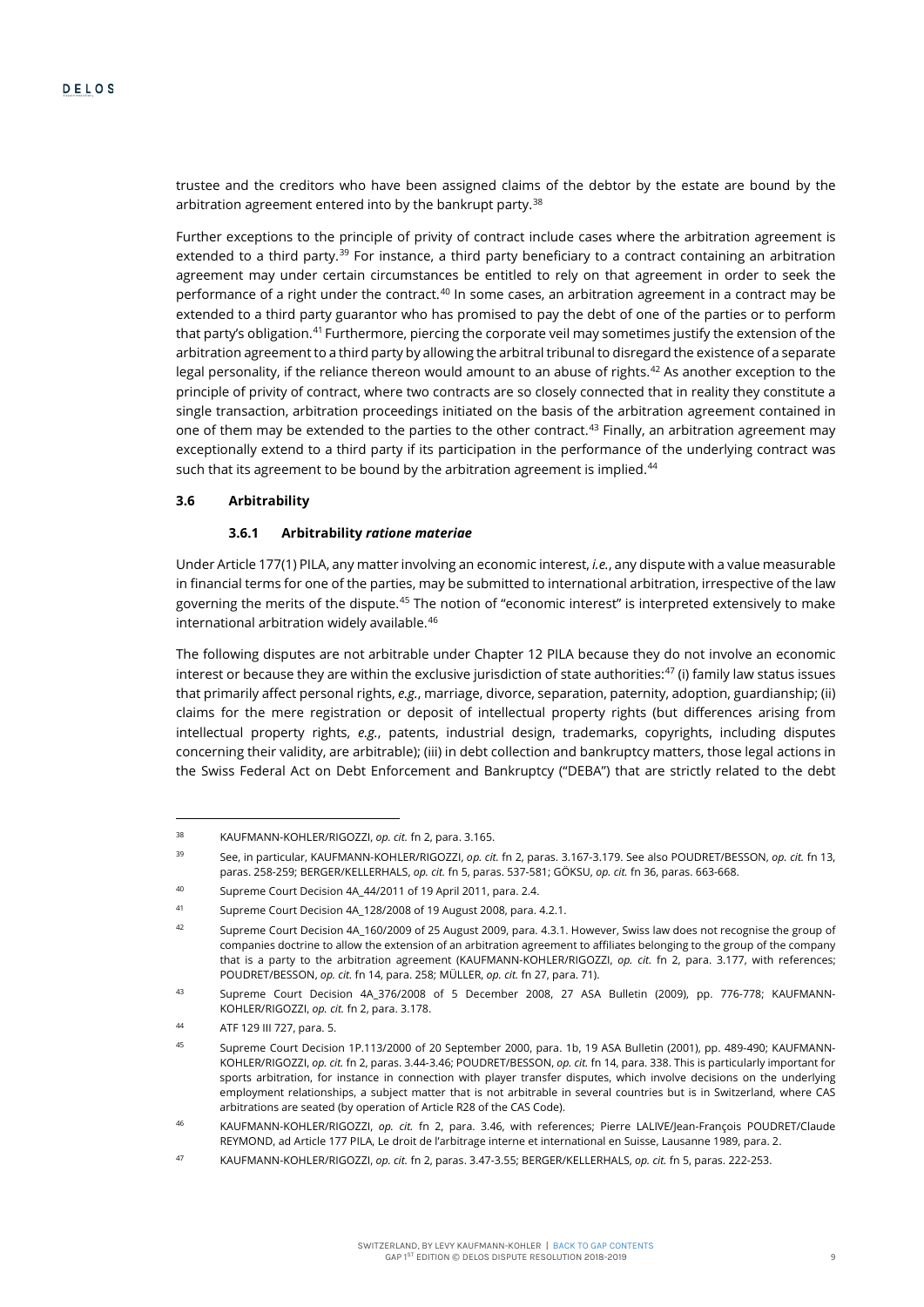enforcement process;<sup>[48](#page-10-0)</sup> (iv) criminal offences; (v) according to the Supreme Court, the arbitrability of a dispute may be denied to the extent that the claims at issue are to be heard exclusively by a state court, according to legal provisions that must be taken into consideration for reasons of public policy.<sup>[49](#page-10-1)</sup>

#### **3.6.2 Arbitrability** *ratione personae*

Chapter 12 PILA does not comprehensively govern arbitrability *ratione personae*, *i.e.*, a person's capacity to enter into an arbitration agreement and to appear as a party in arbitration proceedings. As a prerequisite, a person or entity must have legal capacity, i.e. the capacity to be the subject of rights and obligations.<sup>[50](#page-10-2)</sup>

According to the Swiss Supreme Court, Article 178(2) PILA does not govern a party's capacity. Rather, it is determined by the conflict of laws rules in the PILA that govern the legal capacity of individuals (Articles 35- 36 PILA) and legal entities (Articles 154-155 PILA).<sup>[51](#page-10-3)</sup>

In the event of bankruptcy or other insolvency proceedings, the position of the Supreme Court is that the law of a party's place of incorporation determines whether a bankrupt debtor or a company having filed for bankruptcy has the legal capacity to enter into an arbitration agreement.<sup>[52](#page-10-4)</sup> However, the procedural consequences of bankruptcy on pending arbitration proceedings pertain to the substantive validity of the arbitration agreement and thus fall under Article 178(2) PILA and its conflict of laws rule *in favorem validitatis*. [53](#page-10-5)

Chapter 12 PILA contains an express provision on the capacity of states or state-controlled entities to arbitrate. Under Article 177(2) PILA, a state or state-controlled entity "*cannot rely on its own law in order to contest its capacity to be a party to an arbitration or the arbitrability of a dispute covered by the arbitration agreement*".

#### **4. Intervention of domestic courts**

#### **4.1 Effects of an arbitration agreement before a Swiss court seized of the merits of the dispute**

Under Article 7(b) PILA, a Swiss court seized of the merits of a dispute and faced with an arbitration defence must deny jurisdiction unless it finds that "*the arbitration agreement is null and void, inoperative or incapable of being performed*". The Supreme Court has continuously held that, if the arbitral seat is outside of Switzerland, the Swiss court must apply Article II(3) NYC and examine the validity of the arbitration agreement with full powers of review. By contrast, if the seat of the arbitration is in Switzerland, the Swiss court must limit itself to a *prima facie* examination of the arbitration agreement.<sup>[54](#page-10-6)</sup>

# **4.2 Anti-suit injunctions**

 $\overline{a}$ 

It has been submitted that Swiss courts could possibly find a basis for issuing anti-suit injunctions in support of arbitration in Article 185 PILA.<sup>[55](#page-10-7)</sup> This provision grants jurisdiction to the Swiss court at the seat of the arbitral tribunal (the so-called "*juge d'appui*") to assist the arbitral tribunal in any "other" procedural matter

<span id="page-10-0"></span><sup>48</sup> *E.g.* Articles 84 (clearance to proceed with debt collection proceedings), 85 (action for the annulment or stay of debt collection proceedings) or 265a(4) DEBA (action for a declaration that the debtor has or has not acquired new assets).

<sup>49</sup> ATF 118 II 353, para. 3c. *Contra*: BERGER/KELLERHALS, *op. cit.* f[n 5,](#page-4-0) paras. 268-275.

<span id="page-10-2"></span><span id="page-10-1"></span><sup>50</sup> ATF 138 III 714, paras. 3.2 and 3.3; KAUFMANN-KOHLER/RIGOZZI, *op. cit.* f[n 2,](#page-1-3) para. 3.100. See also BERGER/KELLERHALS, *op. cit.* f[n 5,](#page-4-0) paras. 344-368.

<span id="page-10-3"></span><sup>51</sup> ATF 138 III 714, para. 3.3.2. See also KAUFMANN-KOHLER/RIGOZZI, *op. cit.* fn [2,](#page-1-3) paras. 3.100-3.118; BERGER/KELLERHALS, *op. cit.* f[n 5,](#page-4-0) paras. 345-368.

<span id="page-10-4"></span><sup>52</sup> ATF 138 III 714, para. 3.3.4.

<span id="page-10-6"></span><span id="page-10-5"></span><sup>53</sup> KAUFMANN-KOHLER/RIGOZZI, *op. cit.* f[n 2,](#page-1-3) paras. 3.103-3.104.

<sup>54</sup> ATF 138 III 681, para. 3.2. See also KAUFMANN-KOHLER/RIGOZZI, *op. cit.* f[n 2,](#page-1-3) paras. 5.32-5.47; POUDRET/BESSON, *op. cit.*  f[n 14,](#page-5-0) paras. 499-504.

<span id="page-10-7"></span><sup>55</sup> POUDRET/BESSON, *op. cit.* f[n 14,](#page-5-0) para. 1026.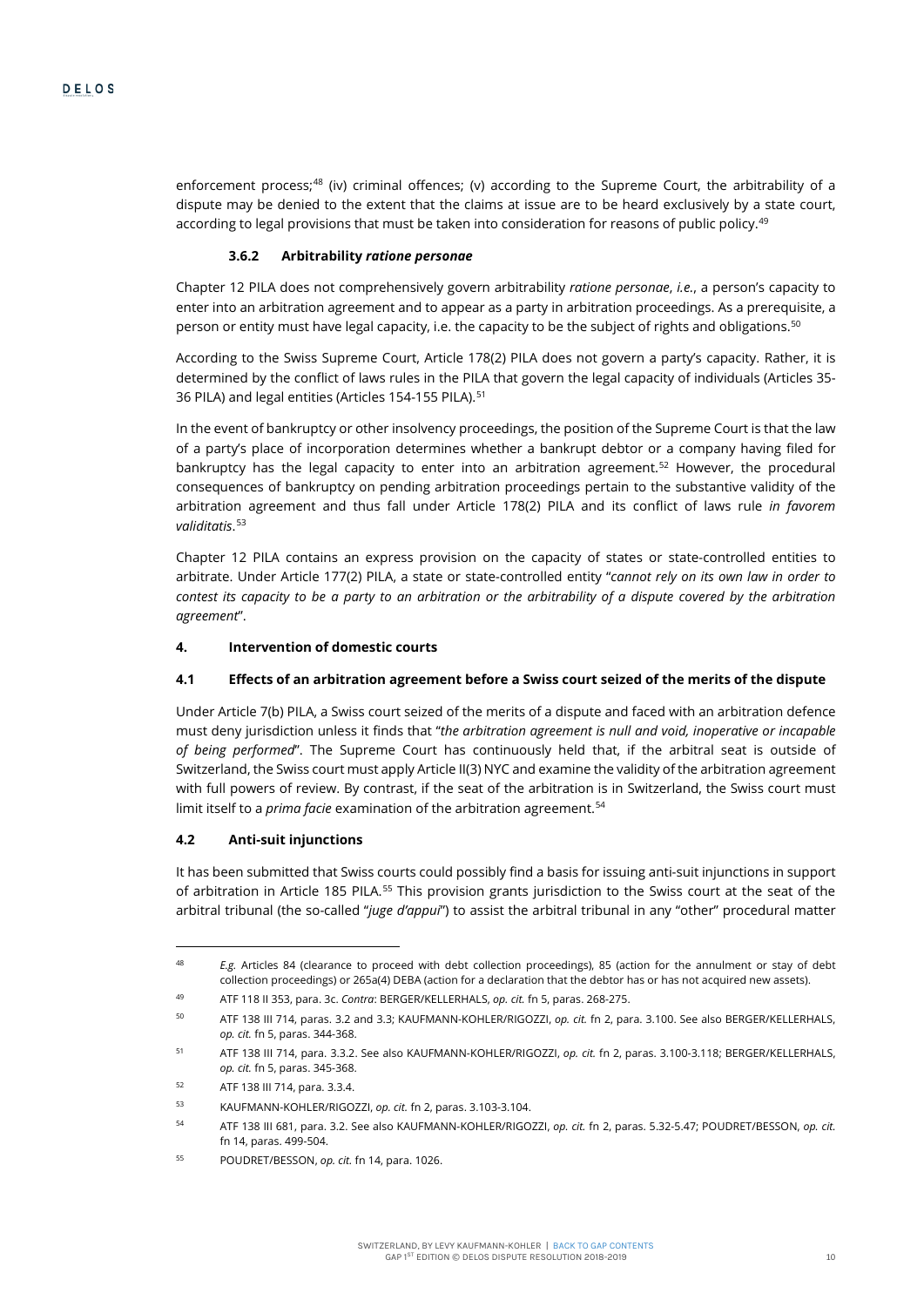(*i.e.* other than for provisional measures or the taking of evidence, which fall under Articles 183 and 184 PILA respectively).

The question whether a Swiss court (or arbitral tribunal) should grant an anti-suit or anti-arbitration injunction in support of arbitration in Switzerland is controversial. It has been argued that they should not do so, because such injunctions are contrary to the principle of competence-competence and to the New York Convention, which calls for mutual trust between the contracting states' courts and arbitral tribunals.<sup>[56](#page-11-1)</sup>

#### **5. The conduct of the proceedings**

#### **5.1 Control of the arbitrators' independence and impartiality**

According to Article 180(1)(c) PILA, an arbitrator can be challenged "*if circumstances exist that give rise to justifiable doubts as to his or her independence*". The Supreme Court has held that Article 180(1)(c) PILA refers to both independence and impartiality within the meaning of Article 30 of the Swiss Constitution.<sup>[57](#page-11-2)</sup> The standard set forth in Article 180(1)(c) PILA applies not only to the chairman or sole arbitrator, but also to party-appointed arbitrators.[58](#page-11-3)

Article 180(1)(c) PILA is mandatory: the parties cannot waive in advance their right to an independent and impartial arbitral tribunal.[59](#page-11-4)

<span id="page-11-0"></span>The "justifiable doubts" referred to in Article 180(1)(c) PILA must be serious and the arbitrators' independence and impartiality must be assessed objectively, *i.e.*, from the point of view of a reasonable third party observer; the subjective impressions of the party challenging the arbitrator are irrelevant. $60$ 

The Swiss Supreme Court has on occasion referred to the IBA Guidelines on Conflict of Interest, stating that while they do not have force of law, they "*constitute a useful tool and contribute to the harmonization and uniformity of the standards applied in international arbitration*" and "*should have an important influence on the practice of arbitral institutions and tribunals*".[61](#page-11-6)

Swiss courts apply Article 183(1)(c) PILA restrictively and are thus slow in accepting the existence of justifiable doubts regarding an arbitrator's independence and impartiality.[62](#page-11-7)

#### **5.2 Swiss court assistance in the constitution of the arbitral tribunal**

Under Article 179(2) and (3) PILA, in the absence of a party agreement, the Swiss court at the place of the arbitration may assist in the constitution of the arbitral tribunal, namely in the "*appointment, removal or* 

<span id="page-11-1"></span><sup>56</sup> KAUFMANN-KOHLER/RIGOZZI, *op. cit.* fn [2,](#page-1-3) paras. 5.72-5.73; BERGER/KELLERHALS, *op. cit.* fn [5,](#page-4-0) para. 677. See, also, the decision of the *Tribunal de première instance* of Geneva in the matter *Air (PTY) Ltd. v. International Air Transport Association (IATA) and C. SA*, C/1043/2005-15SP, 2 May 2005, 23 ASA Bulletin (2005), p. 736. See, however, POUDRET/BESSON, *op. cit.* fn [14,](#page-5-0) para. 1032 (concerning anti-arbitration injunctions issued to prevent arbitration).

<span id="page-11-3"></span><span id="page-11-2"></span><sup>57</sup> ATF 136 III 605, paras. 3.2-3.3.

<sup>58</sup> ATF 136 III 605, para. 3.3.1.

<span id="page-11-4"></span><sup>59</sup> KAUFMANN-KOHLER/RIGOZZI, *op. cit.* f[n 2,](#page-1-3) para. 4.107.

<span id="page-11-5"></span><sup>60</sup> KAUFMANN-KOHLER/RIGOZZI, *op. cit.* fn [2,](#page-1-3) para. 4.112. See also BERGER/KELLERHALS, *op. cit.* fn [5,](#page-4-0) para. 860; Mariella ORELLI, ad Article 180 PILA, *Arbitration in Switzerland – The Practitioner*'*s Guide*, Volume I, Manuel Arroyo (ed.), Kluwer Law International BV, The Netherlands, 2nd ed. 2018, para. 13; Decision of the *Obergericht* of the Canton of Zurich of 13 September 2002, para. 5, available at: http://www.gerichtezh.ch/fileadmin/user\_upload/entscheide/oeffentlich/53948217FA347AE1C1256D09004CE0C1\_VV020035.pdf; ATF 128 V 82, para. 2a; Supreme Court Decision 4A\_210/2008 of 29 October 2008, para. 4.2.

<span id="page-11-6"></span><sup>61</sup> ATF 142 III 521, para. 3.1.2; Supreme Court Decision 4A\_506/2007 of 20 March 2008, para. 3.3.2.2.

<span id="page-11-7"></span><sup>62</sup> See the examples given in KAUFMANN-KOHLER/RIGOZZI, *op. cit.* f[n 2,](#page-1-3) para. 4.114, with references; BERGER/KELLERHALS, *op. cit.* f[n 5,](#page-4-0) paras. 861-863; ORELLI, ad Article 180 PILA, *op. cit.* f[n 60,](#page-11-0) paras. 11-18a.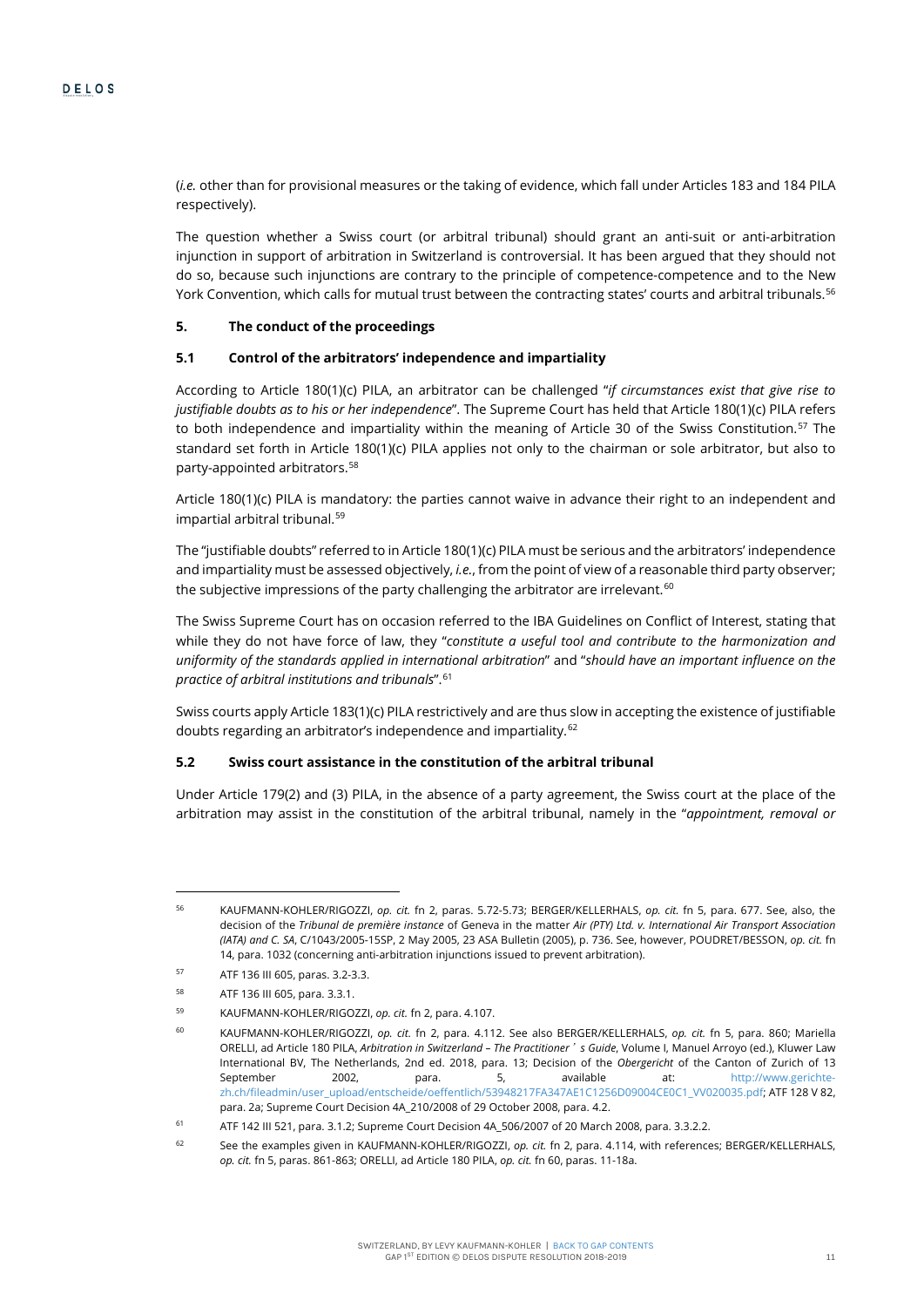*replacement*" of an arbitrator. In doing so, it must apply by analogy the relevant provisions of the CCP (Articles 360, 361(2) and (3), 362, 370 and 371 ZPO). [63](#page-12-1)

Moreover, under Article 180(3) PILA, the Swiss court "*having jurisdiction at the seat of the arbitral tribunal*" may decide challenges against an arbitrator based on one of the grounds listed in Article 180(1) PILA, if "*the parties have not determined the procedure for the challenge*". The decision of the *juge d'appui* is final; it is not open to challenge in an annulment action against the arbitral award.<sup>[64](#page-12-2)</sup>

#### **5.3 The Swiss courts' power to issue interim measures in connection with arbitrations**

While Article 183 PILA does not expressly grant Swiss courts a (concurrent) jurisdiction to order provisional measures, it does not exclude this jurisdiction. The parties may thus file a request for provisional measures directly with the competent court, even after the constitution of the arbitral tribunal.<sup>[65](#page-12-3)</sup>

<span id="page-12-0"></span>The competent court is the one at the place where the provisional measure sought is to be implemented (Article 10 PILA or Article 31 of the Lugano Convention on jurisdiction and the recognition and enforcement of judgments in civil and commercial matters ("Lugano Convention")). The Swiss courts' decisions are subject to appeal before the higher cantonal court under Articles 308(1)(b) and 310 CCP, and the decisions of the latter can be challenged before the Swiss Supreme Court on the ground of a violation of constitutional guarantees (Article 98 SCA).<sup>66</sup>

In addition to issuing interim relief and conservatory measures, the *juge d'appui* may also assist the arbitral tribunal with the enforcement of such measures.<sup>67</sup> Article 183(2) PILA provides that where a party does not comply with a provisional measure from the arbitral tribunal, the latter can "*request the assistance of the competent court" and "such court shall apply its own law*". This means that the court may rephrase or modify the arbitral tribunal's provisional measures to render them compliant with "*its own law*". Unlike the arbitral tribunal, the *juge d'appui* can also provide for sanctions in case a party does not comply with the court's order (Article 292 of the Swiss Criminal Code).<sup>[68](#page-12-6)</sup>

Swiss courts can grant *ex parte* provisional measures (Article 265(1) CCP).

#### **5.4 The conduct of the proceedings before the arbitral tribunal**

#### **5.4.1 Party and arbitrator autonomy and fundamental principles of procedure**

Under Article 182 PILA, it is largely for the parties and, in the absence of a party agreement, for the arbitrators to determine the conduct of the arbitration.<sup>[69](#page-12-7)</sup> However, they must abide by the fundamental procedural

<span id="page-12-1"></span><sup>63</sup> See *supra*, Section 2.1 (final paragraph). On the intervention by the *juge d'appui* in the constitution of the arbitral tribunal, see THORENS-ALADJEM, *op. cit.* f[n 21,](#page-6-8) pp. 530-535.

<span id="page-12-2"></span><sup>64</sup> ATF 138 III 270, para. 2.2.1; ATF 128 III 330, para. 2.2.

<span id="page-12-3"></span><sup>65</sup> KAUFMANN-KOHLER/RIGOZZI, *op. cit.* fn [2,](#page-1-3) para. 6.95; Sébastien BESSON, Arbitrage international et mesures provisoires, Zurich 1998, para. 231 ; BESSON, *op. cit.* f[n 17,](#page-6-0) para. 46; Christopher BOOG, ad Article 183 PILA, *Arbitration in Switzerland – The Practitioner*'*s Guide*, Volume I, Manuel Arroyo (ed.), Kluwer Law International BV, The Netherlands, 2nd ed. 2018, para. 28; THORENS-ALADJEM, *op. cit.* fn [21,](#page-6-8) p. 535. On the question whether the parties can agree to exclude the court's concurrent jurisdiction, and the conditions for such an agreement to be valid, see in particular KAUFMANN-KOHLER/RIGOZZI, *op. cit.* f[n 2,](#page-1-3) paras. 6.105-6.108.

<span id="page-12-4"></span><sup>66</sup> KAUFMANN-KOHLER/RIGOZZI, *op. cit.* f[n 2,](#page-1-3) paras. 6.98-6.99; POUDRET/BESSON, *op. cit.* f[n 14,](#page-5-0) para. 637 ; BESSON, Arbitrage international et mesures provisoires, *op. cit.* f[n 65,](#page-12-0) paras. 231 and 512; BOOG, ad Article 183 PILA, *op. cit.* f[n 65,](#page-12-0) paras. 45- 47.

<span id="page-12-5"></span><sup>67</sup> See, in particular, BESSON, Arbitrage international et mesures provisoires, *op. cit.* fn [65,](#page-12-0) paras. 511-521; BOOG, ad Article 183 PILA, *op. cit.* f[n 65,](#page-12-0) paras. 29-44.

<span id="page-12-6"></span><sup>68</sup> THORENS-ALADJEM, *op. cit.* fn [21,](#page-6-8) p. 535.

<span id="page-12-7"></span><sup>69</sup> KAUFMANN-KOHLER/RIGOZZI, *op. cit.* f[n 2,](#page-1-3) para. 6.03.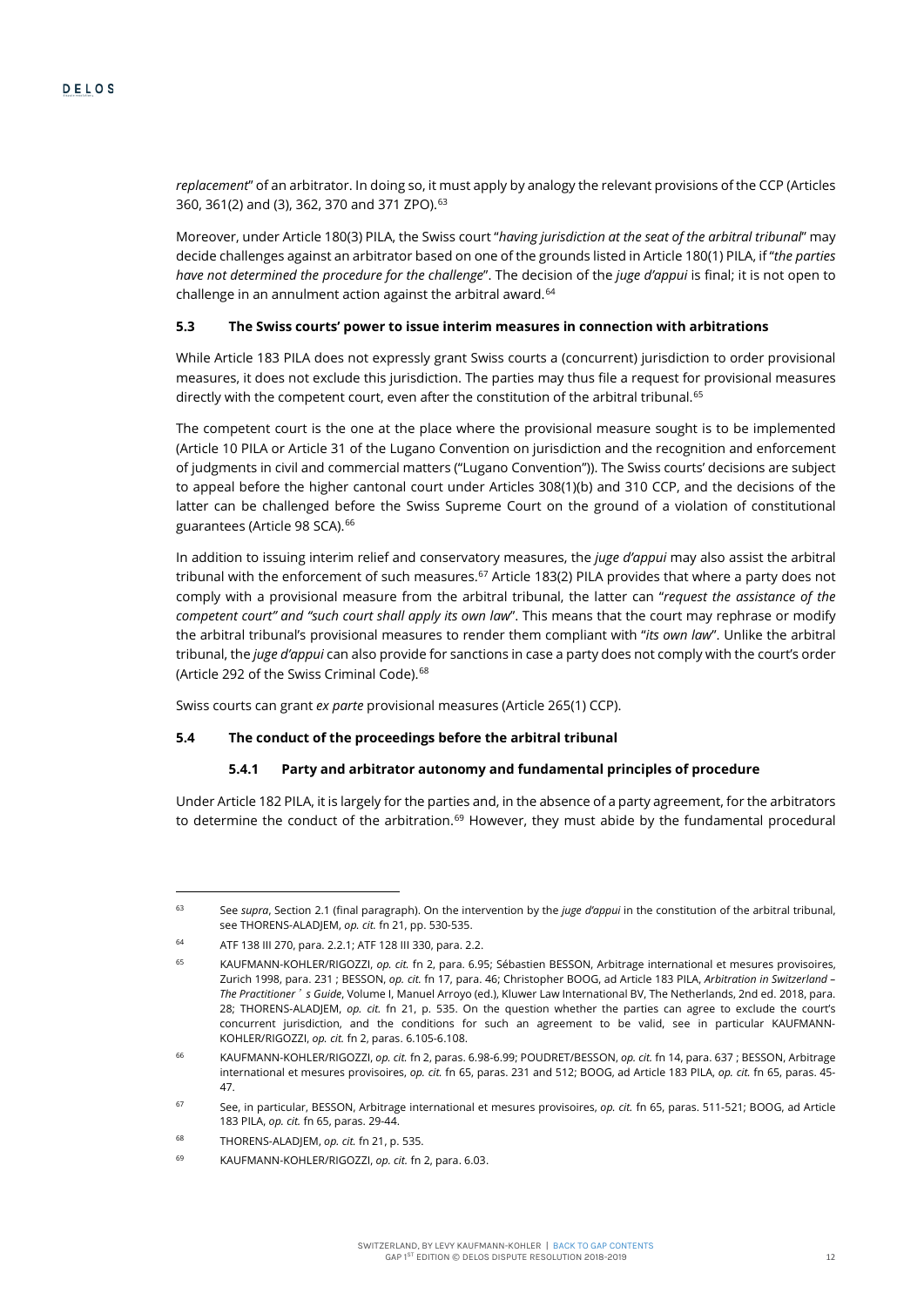guarantees of equal treatment and the right to be heard in Article 182(3) PILA, which are outside the scope of the parties' autonomy.[70](#page-13-2)

#### **5.4.2 The arbitral tribunal's power to issue interim measures**

Under Article 183(1) PILA, "*[u]nless the parties have agreed otherwise, the arbitral tribunal may, at the request of a party, grant interim relief and conservatory measures*". Accordingly, the parties may limit or exclude the arbitrators' power to issue provisional measures.<sup>[71](#page-13-3)</sup>

<span id="page-13-0"></span>Although Chapter 12 PILA does not say so expressly, arbitral tribunals have the power to order provisional measures *ex parte*. [72](#page-13-4)

Arbitral tribunals are not bound by Swiss rules of civil procedure. In principle, they can grant provisional measures that are not available before Swiss state courts, such as English "Mareva" injunctions.[73](#page-13-5)

Swiss arbitration law is silent with respect to the requirements for provisional measures. It may however be said that, according to transnational standards, there must be (i) a risk of serious harm; (ii) urgency so that the relief sought cannot wait until the award; (iii) a showing that the claim is not manifestly without merit; and (iv) a balance of interest weighing in favour of granting the measure.<sup>[74](#page-13-6)</sup>

Finally, in conformity with Article 183(3) PILA, the arbitral tribunal "*may make the granting of interim relief or conservatory measures subject to the provision of appropriate security*".

#### **5.5 Taking of evidence**

<span id="page-13-10"></span> $\overline{a}$ 

<span id="page-13-1"></span>Under Article 184(1) PILA, "*[t]he arbitral tribunal shall itself take the evidence*". Therefore, the arbitral tribunal cannot delegate the taking of evidence to the parties or a third party, such as the secretary to the arbitral tribunal or a state authority.<sup>[75](#page-13-7)</sup> Furthermore, failing an agreement between the parties, the tribunal also cannot delegate its powers to take evidence to only one or some of its members.<sup>[76](#page-13-8)</sup>

Article 184(1) PILA authorises the arbitral tribunal to decide on the admissibility of the evidence submitted by the parties, as well as on its relevance and materiality. The arbitral tribunal may also determine the admissible evidentiary means and the manner in which evidence is gathered. While the parties have the right to be heard and to submit evidence, they must exercise this right in a timely manner and in accordance with the procedural rules, the evidence at issue must relate to a relevant fact, and it must be capable of establishing a fact that is still uncertain.<sup>[77](#page-13-9)</sup>

<span id="page-13-2"></span><sup>70</sup> Supreme Court Decision 4P.26/2005 of 23 March 2005, para. 3.1.

<span id="page-13-3"></span><sup>71</sup> BESSON, *op. cit.* f[n 17,](#page-6-0) para. 45; BESSON, Arbitrage international et mesures provisoires, *op. cit.* f[n 65,](#page-12-0) para. 214; BOOG, ad Article 183 PILA, *op. cit.* f[n 65,](#page-12-0) paras. 5-6.

<span id="page-13-4"></span><sup>72</sup> BERGER/KELLERHALS, *op. cit.* fn [5,](#page-4-0) para. 1260 ; BOOG, Part III – Interim Measures in International Arbitration, *Arbitration in Switzerland – The Practitioner*'*s Guide*, Volume II, Manuel Arroyo (ed.), Kluwer Law International BV, The Netherlands, 2nd ed. 2018, paras. 44-47; KAUFMANN-KOHLER/RIGOZZI, *op. cit.* fn [2,](#page-1-3) para. 6.124; POUDRET/BESSON, *op. cit.* f[n 14,](#page-5-0) para. 451 ; Ramon MABILLARD, ad Article 183 PILA, Internationales Privatrecht, Basler Kommentar, Heinrich Honsell, Nedim Peter Vogt, Anton K. Schnyder, Stephen V. Berti (eds.), 3rd ed., Basel 2013, para. 11.

<span id="page-13-5"></span><sup>73</sup> KAUFMANN-KOHLER/RIGOZZI, *op. cit.* f[n 2,](#page-1-3) para. 6.116; BESSON, Arbitrage international et mesures provisoires, *op. cit.* fn [65,](#page-12-0) para. 517; BERGER/KELLERHALS, *op. cit.* f[n 5,](#page-4-0) para. 1258; BOOG, ad Article 183 PILA, *op. cit.* f[n 65,](#page-12-0) para. 9.

<span id="page-13-6"></span><sup>74</sup> KAUFMANN-KOHLER/RIGOZZI, *op. cit.* f[n 2,](#page-1-3) paras. 6.119-6.120. See, also, POUDRET/BESSON, *op. cit.* fn [14,](#page-5-0) para. 626; BOOG, Part III – Interim Measures in International Arbitration, *op. cit.* f[n 72,](#page-13-0) paras. 32-39; BERGER/KELLERHALS, *op. cit.* f[n 5,](#page-4-0) paras. 1249-1254.

<span id="page-13-7"></span><sup>75</sup> BESSON, *op. cit.* f[n 17,](#page-6-0) para. 47; Marc VEIT, ad Article 184 PILA, *Arbitration in Switzerland – The Practitioner*'*s Guide*, Volume I, Manuel Arroyo (ed.), Kluwer Law International BV, The Netherlands, 2nd ed. 2018, para. 2.

<span id="page-13-8"></span><sup>76</sup> KAUFMANN-KOHLER/RIGOZZI, *op. cit.* f[n 2,](#page-1-3) para. 6.15; VEIT, ad Article 184 PILA, *op. cit.* f[n 75,](#page-13-1) para. 2.

<span id="page-13-9"></span><sup>77</sup> KAUFMANN-KOHLER/RIGOZZI, *op. cit.* f[n 2,](#page-1-3) paras. 6.14, 6.16 and 6.32; VEIT, ad Article 184 PILA, *op. cit.* f[n 75,](#page-13-1) paras. 65-66.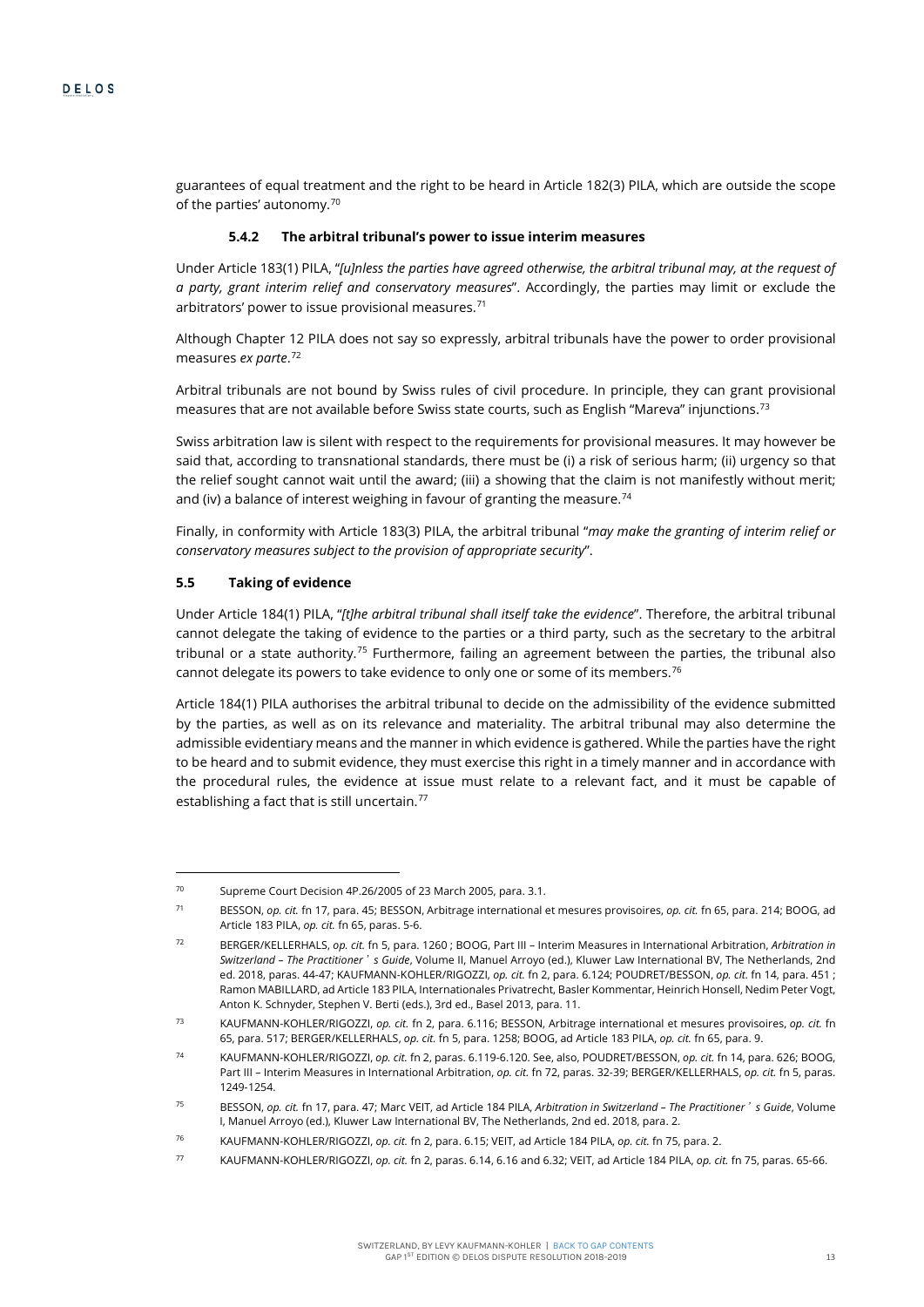According to the IBA Report on the Reception of the IBA Arbitration Soft Law Products, while arbitral tribunals sitting in Switzerland usually do not consider themselves bound by the IBA Rules on the Taking of Evidence, they frequently refer to these Rules (in about 62 percent of cases).<sup>[78](#page-14-0)</sup>

Under Article 184(2) PILA, the *juge d'appui* may assist the arbitral tribunal in the taking of evidence, *e.g.* by summoning a witness to appear before the arbitral tribunal or ordering a third party to produce relevant documents.[79](#page-14-1) In assisting the arbitral tribunal, the state court "*shall apply its own law*", *i.e.*, title 10 of the CCP (Articles 150-193 CCP). [80](#page-14-2)

#### **5.6 The arbitral tribunal's decision on jurisdiction**

Article 186(1) PILA empowers the arbitral tribunal to decide on its own jurisdiction.<sup>[81](#page-14-3)</sup> As a rule, it will not do so *ex officio*, but only if one of the parties has raised a plea of lack of jurisdiction prior to any defence on the merits (Article 186(2) PILA). [82](#page-14-4)

Article 186(3) states that the arbitral tribunal "*shall*" in general decide on a plea of lack of jurisdiction by a preliminary decision. However, as an exception to this rule, the arbitral tribunal may decide to rule on its jurisdiction in the final award, *e.g.*, where the jurisdictional issues are closely related to the merits of the dispute.<sup>[83](#page-14-5)</sup>

The arbitral tribunal's decision on jurisdiction, whether rendered as a preliminary or a final award, is open for challenge under 190(2)(b) PILA. Under Article 190(3) PILA, the aggrieved party must challenge a preliminary award on jurisdiction within thirty days of its notification, without awaiting the final award.<sup>[84](#page-14-6)</sup>

### **5.7 Liability**

<span id="page-14-9"></span>The liability of arbitrators sitting in Switzerland is limited in relation to the exercise of jurisdictional functions, *i.e.*, the arbitrators' decisions relating to the adjudication of the claims before them, as well as decisions regarding procedural measures other than simple administrative formalities. $85$  In this context, a damages claim against the arbitrators would be possible only in case of gross negligence. However, arbitrators may be liable in connection with non-jurisdictional acts or omissions (*e.g.* a failure to disclose a fact of which the arbitrator was aware that it would lead to his or her removal, a refusal to act, namely to sign an award, a resignation without good cause, a violation of confidentiality, and fraud or corruption).<sup>[86](#page-14-8)</sup>

<span id="page-14-0"></span> $78$  IBA Report on the Reception of the IBA Arbitration Soft Law Products, September 2016, paras. 42 and 56 available at file:///C:/Users/SC/Downloads/Arbitration-soft-law-report-September-2016-final.pdf.

<sup>79</sup> POUDRET/BESSON, *op. cit.* f[n 14,](#page-5-0) para. 671; VEIT, ad Article 184 PILA, *op. cit.* f[n 75,](#page-13-1) paras. 67-80.

<span id="page-14-2"></span><span id="page-14-1"></span><sup>80</sup> THORENS-ALADJEM, *op. cit.* f[n 23,](#page-6-9) p. 536; VEIT, ad Article 184 PILA, *op. cit.* f[n 77,](#page-13-10) para. 79; POUDRET/BESSON, *op. cit.* f[n 14,](#page-5-0)  para. 671.

<span id="page-14-3"></span><sup>81</sup> See *supra*, para[. 0.](#page-7-7)

<span id="page-14-4"></span><sup>82</sup> BERGER/KELLERHALS, *op. cit.* f[n 5,](#page-4-0) para. 691.

<span id="page-14-5"></span><sup>83</sup> KAUFMANN-KOHLER/RIGOZZI, *op. cit.* f[n 2,](#page-1-3) para. 5.17; BERGER/KELLERHALS, *op. cit.* f[n 5,](#page-4-0) para. 700.

<span id="page-14-6"></span><sup>84</sup> BERGER/KELLERHALS, *op. cit.* f[n 5,](#page-4-0) para. 735.

<span id="page-14-7"></span><sup>85</sup> POUDRET/BESSON, *op. cit.* f[n 14,](#page-5-0) para. 449; KAUFMANN-KOHLER/RIGOZZI, *op. cit.* fn [2,](#page-1-3) paras. 4.185 and 4-192-4.194.

<span id="page-14-8"></span><sup>86</sup> POUDRET/BESSON, *op. cit.* f[n 14,](#page-5-0) para. 449; KAUFMANN-KOHLER/RIGOZZI, *op. cit.* f[n 2,](#page-1-3) paras. 4.185 and 4.192-4.194; Reto JENNY, ad Article 45 of the 2012 Swiss Rules, *Arbitration in Switzerland – The Practitioner*'*s Guide*, Volume I, Manuel Arroyo (ed.), Kluwer Law International BV, The Netherlands, 2nd ed. 2018, paras. 5-6. See also, most recently, Supreme Court Decision 4A\_76/2018 of 8 October 2018, para. 4.2, in a case where the sole arbitrator had failed to render his award within the time limit agreed with the parties, as a result of which the award was annulled (ATF 140 III 75). The sole arbitrator was subsequently found to be liable for the legal costs incurred by the claimant in the arbitration and in the annulment proceedings.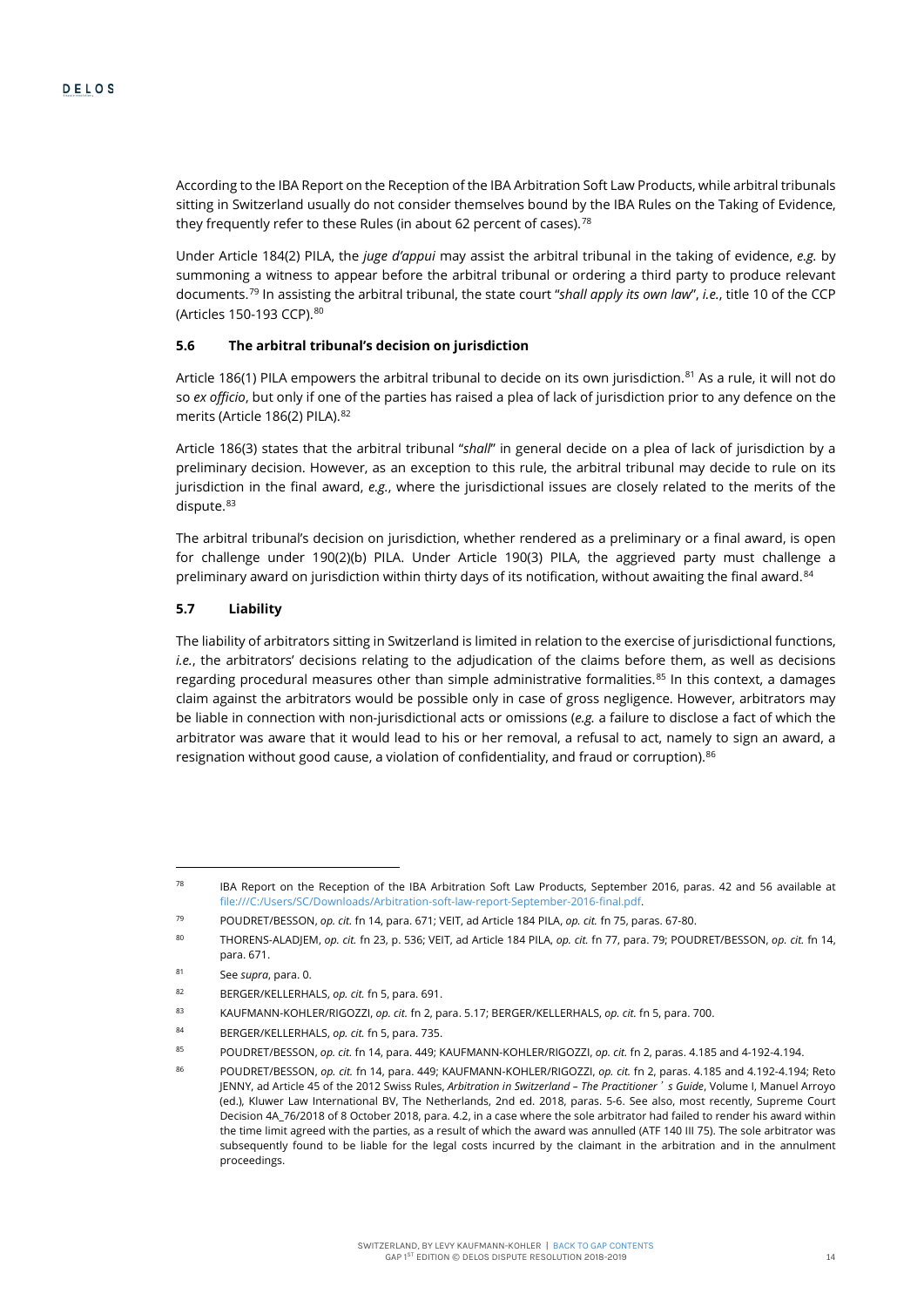While provisions contained in institutional arbitration rules that limit the arbitrators' liability are in principle valid, they may not be enforceable in arbitrations in Switzerland in cases of intentional wrongdoing or gross negligence (Article 100(1) of the Swiss Code of Obligations).<sup>[87](#page-15-0)</sup>

#### **5.8 The law applicable to the merits of the dispute**

# **5.8.1 The determination by the arbitral tribunal of the applicable law**

Under Article 187 PILA, arbitral tribunals must decide the dispute according to the "*rules of law*" chosen by the parties or, failing such a choice, according to the "*rules of law*" with which the case has the closest connection. The term "*rules of law*" encompasses not only national laws, but also a-national or transnational rules.[88](#page-15-1)

Arbitral tribunals are not bound by the conflict of laws rules contained in other chapters of the PILA (or the conflict of laws rules of any other state that might have a connection with the case). They may however seek guidance from such conflict of laws rules, provided that they do not contravene the provisions of Chapter 12 PILA. For instance, under Article 117(2) PILA, "*a connection is deemed to exist with the state of the habitual residence of the party having to perform the characteristic obligation*". Article 4(1) of the Rome I Regulation contains a similar provision.<sup>[89](#page-15-2)</sup>

Where the parties have authorised the arbitral tribunal to decide *ex aequo et bono* (Article 187(2) PILA), it may take account of what is fair and just in the circumstances and is not bound by any rule of law, not even mandatory provisions, unless they belong to public policy.<sup>[90](#page-15-3)</sup>

# **5.8.2 Mandatory rules**

The parties' autonomy to choose rules of law applicable to the merits is limited by the application of mandatory rules (*lois de police*), such as competition law, environmental law, consumer law, or exchange control provisions.[91](#page-15-4)

# **6. The award**

 $\overline{a}$ 

#### **6.1 The waiver of the requirement for an award to provide reasons**

Article 189(1) PILA recognizes the principle of party autonomy with respect to the deliberation process and the form and content of the award, stating that "*[t]he arbitral award shall be made in conformity with the procedure and form agreed by the parties*". Article 189(2) PILA adds that "*[i]n the absence of such an agreement, the award shall […] be in writing [and] reasoned […]*". The Supreme Court has confirmed that Article 189(2) is not mandatory.<sup>92</sup> While rare in practice, the parties can thus waive reasons.<sup>[93](#page-15-6)</sup>

<span id="page-15-0"></span><sup>87</sup> KAUFMANN-KOHLER/RIGOZZI, *op. cit.* f[n 2,](#page-1-3) para. 4.193; JENNY, ad Article 45 of the 2012 Swiss Rules, *op. cit.* f[n 86,](#page-14-9) para. 7.

<span id="page-15-1"></span><sup>88</sup> BESSON, *op. cit.* fn [17,](#page-6-0) para. 51; KAUFMANN-KOHLER/RIGOZZI, *op. cit.* fn [2,](#page-1-3) para. 7.52; BERGER/KELLERHALS, *op. cit.* fn [5,](#page-4-0)  paras. 1382-1385; POUDRET/BESSON, *op. cit.* f[n 14,](#page-5-0) para. 691.

<sup>89</sup> KAUFMANN-KOHLER/RIGOZZI, *op. cit.* f[n 2,](#page-1-3) para. 7.42.

<span id="page-15-3"></span><span id="page-15-2"></span><sup>90</sup> Peter BURCKHARDT/Rafael MEIER, ad Article 187 PILA, *Arbitration in Switzerland – The Practitioner*'*s Guide*, Volume I, Manuel Arroyo (ed.), Kluwer Law International BV, The Netherlands, 2nd ed. 2018, para. 66; KAUFMANN-KOHLER/RIGOZZI, *op. cit.* f[n 2,](#page-1-3) paras. 7.67-7.68; POUDRET/BESSON, *op. cit.* f[n 14,](#page-5-0) paras. 710 and 717-719.

<span id="page-15-4"></span><sup>91</sup> BESSON, *op. cit.* f[n 17,](#page-6-0) para. 56; POUDRET/BESSON, *op. cit.* f[n 14,](#page-5-0) paras. 705-708; ATF 118 II 193, para. 5.

<span id="page-15-5"></span><sup>92</sup> Supreme Court Decision 4P.114/2004 of 13 September 2004, para. 4. See, also, Article 32(3) of the 2012 Swiss Rules, according to which "*[t]he arbitral tribunal shall state the reasons upon which the award is based, unless the parties have agreed that no reasons are to be given*".

<span id="page-15-6"></span><sup>93</sup> KAUFMANN-KOHLER/RIGOZZI, *op. cit.* f[n 2,](#page-1-3) paras. 7.125-7.126.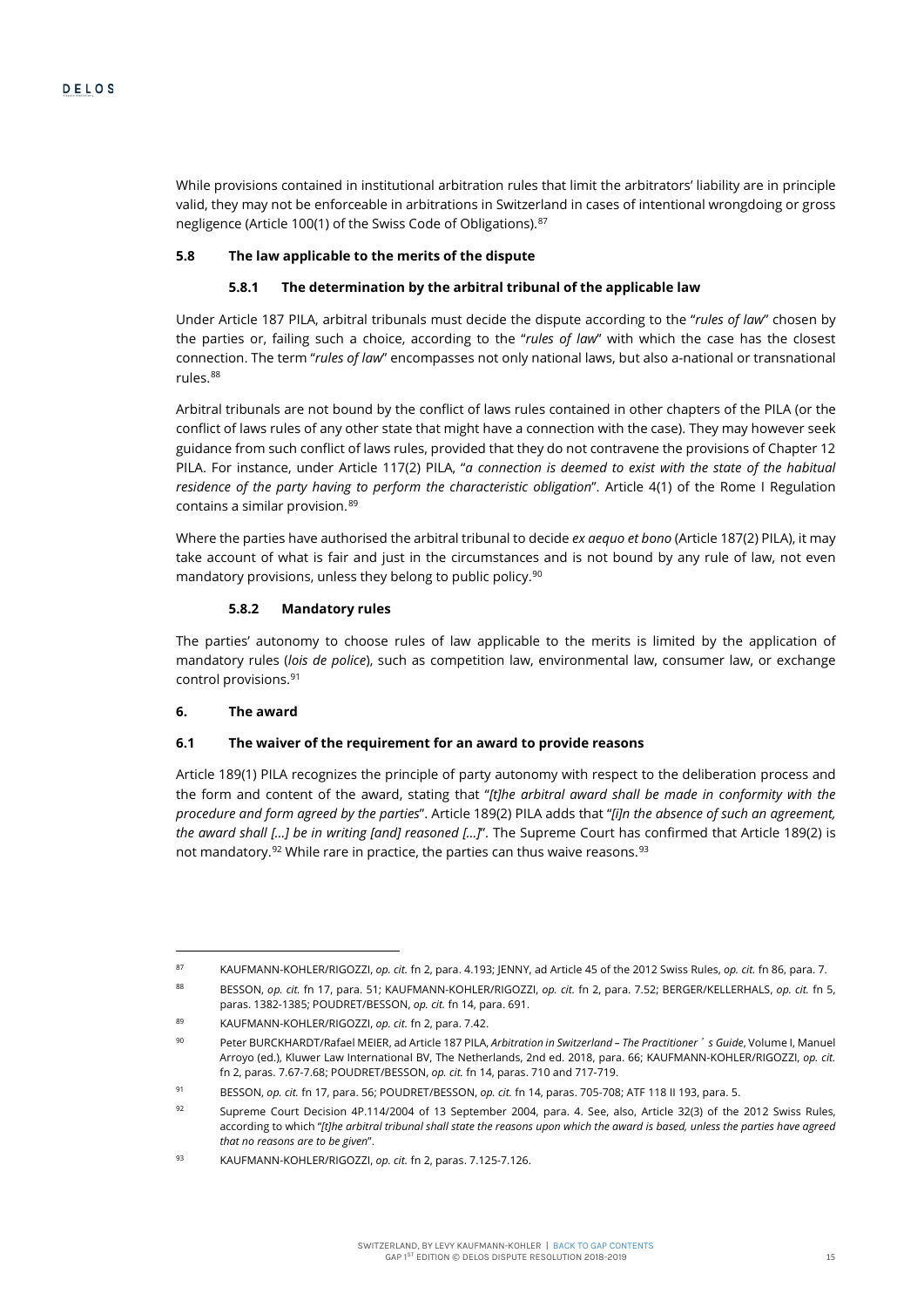According to the Supreme Court, a waiver of reasons does not imply a waiver by the parties of the right to challenge the award.<sup>[94](#page-16-1)</sup>

# **6.2 The waiver of the right to seek the annulment of the award**

Under Article 192 PILA, "*[w]here none of the parties has its domicile, its habitual residence, or a place of business in Switzerland, they may, by an express statement in the arbitration agreement or in a subsequent agreement in*  writing, exclude all setting aside proceedings, or they may limit such proceedings to one or several of the grounds *listed in Article 190, paragraph 2*".

<span id="page-16-0"></span>The parties can waive the right to seek the annulment of the award if they:<sup>[95](#page-16-2)</sup> (i) have no territorial connection with Switzerland; (ii) have agreed the waiver of annulment proceedings in writing, and (iii) have made an "*express statement*" to that effect. The waiver cannot result from a tacit agreement, an agreement implied from the parties' acts, or an indirect agreement by submission to arbitration rules that provide that the parties waive any right to appeal or that the award will be final.<sup>[96](#page-16-3)</sup> While no specific wording or reference to Articles 190 or 192 PILA are required, the parties must have made a clear and unambiguous statement of their intention to waive their right to seek the annulment of the award.<sup>[97](#page-16-4)</sup> Even though the annulment remedy is not an appeal in the sense of an appeal on the facts and the law, the Supreme Court has interpreted the parties' express statement to exclude the "*right of appeal*" as a waiver of annulment proceedings.[98](#page-16-5) By contrast, mere statements that the award is "*final and/or binding*" or "*without appeal*" do not operate as a waiver of annulment proceedings.<sup>[99](#page-16-6)</sup> In addition to the three requirements just discussed, the waiver cannot be one-sided, but must be expressed by all the parties:<sup>[100](#page-16-7)</sup> it must occur prior to the notification of the arbitral award;<sup>[101](#page-16-8)</sup> and can be made in whole or in part in the sense that the parties can exclude all annulment grounds listed in Article 190(2) PILA or only some of them. By contrast, the parties cannot limit their waiver agreement to certain awards of the arbitral tribunal. A valid waiver will apply to all awards that are open to challenge under Article 190(2) PILA and subsequent decisions correcting an award.<sup>[102](#page-16-9)</sup> Finally, being a contract, the waiver agreement must meet the substantive validity requirements of contracts.

The requirements for a waiver of annulment must be met when the waiver is made.<sup>[103](#page-16-10)</sup>

The Supreme Court has held that the parties' valid waiver of their right to seek the annulment of the award may also extend to the remedy of revision of the award.<sup>104</sup>

<span id="page-16-1"></span><sup>94</sup> Supreme Court Decision 4A\_198/2012 of 14 December 2012, para. 2.2.

<span id="page-16-2"></span><sup>95</sup> See KAUFMANN-KOHLER/RIGOZZI, *op. cit.* fn [2,](#page-1-3) paras. 8.49-8.75, with references; BERGER/KELLERHALS, *op. cit.* f[n 5,](#page-4-0) paras. 1848-1869; Domitille BAIZEAU, ad Article 192 PILA, *Arbitration in Switzerland – The Practitioner*'*s Guide*, Volume I, Manuel Arroyo (ed.), Kluwer Law International BV, The Netherlands, 2nd ed. 2018, paras. 6-37; POUDRET/BESSON, *op. cit.* fn [14,](#page-5-0)  para. 839.

<span id="page-16-3"></span><sup>96</sup> POUDRET/BESSON, *op. cit.* f[n 14,](#page-5-0) para. 839.

<span id="page-16-4"></span><sup>97</sup> See KAUFMANN-KOHLER/RIGOZZI, *op. cit.* f[n 2,](#page-1-3) paras. 8.57-8.60, in particular the review of topical Supreme Court cases at para. 8.58.

<span id="page-16-5"></span><sup>98</sup> See Supreme Court Decision 4A\_53/2017 of 17 October 2017, para. 2, including the review of the Supreme Court's previous case law on this question in para. 2.1.2.

<span id="page-16-6"></span><sup>99</sup> KAUFMANN-KOHLER/RIGOZZI, *op. cit.* f[n 2,](#page-1-3) para. 8.58, with references; BAIZEAU, ad Article 192 PILA, *op. cit.* f[n 95,](#page-16-0) paras. 20- 22.

<span id="page-16-7"></span><sup>100</sup> POUDRET/BESSON, *op. cit.* f[n 14,](#page-5-0) para. 839.

<sup>101</sup> BERGER/KELLERHALS, *op. cit.* f[n 5,](#page-4-0) para. 1851.

<span id="page-16-9"></span><span id="page-16-8"></span><sup>102</sup> KAUFMANN-KOHLER/RIGOZZI, *op. cit.* f[n 2,](#page-1-3) para. 8.72; POUDRET/BESSON, *op. cit.* f[n 14,](#page-5-0) para. 839; BERGER/KELLERHALS, *op. cit.* f[n 5,](#page-4-0) para. 1860 ; BAIZEAU, ad Article 192 PILA, *op. cit.* f[n 95,](#page-16-0) para. 39.

<span id="page-16-10"></span><sup>103</sup> POUDRET/BESSON, *op. cit.* f[n 14,](#page-5-0) para. 839.

<span id="page-16-11"></span><sup>104</sup> Supreme Court Decision 4A\_53/2017 of 17 October 2017, para. 3. On the revision of arbitral awards, see *infra*, Section 6.5 (final two paragraphs).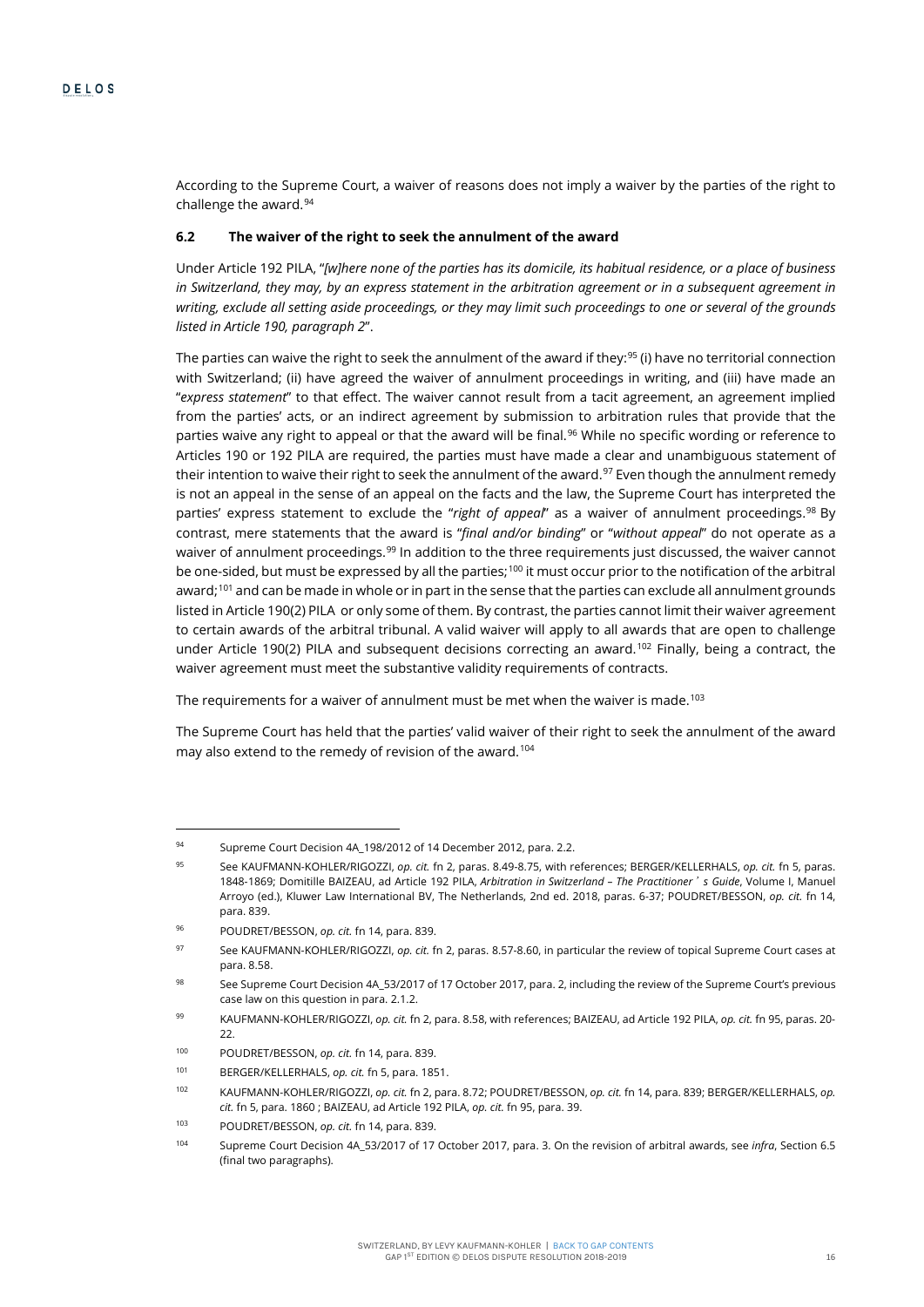# **6.3 Requirements for the rendering of a valid award**

Under Article 189(2) PILA, absent an agreement between the parties, "*the award shall be made by a majority decision or, in the absence of a majority, by the presiding arbitrator alone. It shall be in writing, reasoned, dated and signed. The signature of the presiding arbitrator is sufficient*".[105](#page-17-0)

Even though Chapter 12 PILA is silent on this point,<sup>[106](#page-17-1)</sup> and unless the parties have agreed otherwise, the final award must contain a decision on the amount and allocation of the arbitration costs and the parties' costs.<sup>107</sup>

### **6.4 The annulment of awards**

Arbitral awards rendered in Switzerland are not subject to an appeal on the facts or the law.<sup>[108](#page-17-3)</sup> A review of the award is possible only by means of an annulment action before the Swiss Supreme Court (Article 191 PILA and Article 77 SCA) based on one or more of the grounds contained in the exhaustive and narrowly defined list in Article 190(2) PILA. Contrary to Article V(1)(d) NYC, this list does not contain the violation of the arbitral procedure, including procedural rules agreed by the parties. Such violations may be invoked only to the extent that they amount to a violation of the parties' right to be heard in an adversary procedure or to equal treatment within the meaning of Article 190(2)(d) PILA.<sup>[109](#page-17-4)</sup>

Under Article 190(3) PILA, preliminary and interim awards can be challenged only on the grounds identified in Article 190(2)(a) (irregular composition of the arbitral tribunal) and (b) PILA (wrongful acceptance of jurisdiction).[110](#page-17-5) For other grounds, the annulment action against the preliminary or interim award must be linked with a challenge against a subsequent partial or final award.<sup>[111](#page-17-6)</sup>

In accordance with Article 100(1) SCA, an annulment action must be filed against the challengeable award within thirty days of its notification in full (including reasons).<sup>[112](#page-17-7)</sup>

<span id="page-17-0"></span><sup>105</sup> Regarding the (recommended) content of the award, see BERGER/KELLERHALS, *op. cit.* fn [5,](#page-4-0) para. 1483; KAUFMANN-KOHLER/RIGOZZI, *op. cit.* f[n 2,](#page-1-3) para. 7.124.

<span id="page-17-1"></span><sup>106</sup> Unlike the CCP, which requires arbitrators to include a ruling on costs in the (final) award (Article 384(1)(f) CPP).

<span id="page-17-2"></span><sup>107</sup> KAUFMANN-KOHLER/RIGOZZI, *op. cit.* f[n 2,](#page-1-3) para. 7.129; BERGER/KELLERHALS, *op. cit.* f[n 5,](#page-4-0) para. 1611 with references; Micha BÜHLER/Marco STACHER, Costs in International Arbitration, *Arbitration in Switzerland – The Practitioner*'*s Guide*, Volume II, Manuel Arroyo (ed.), Kluwer Law International BV, The Netherlands, 2nd ed. 2018, para. 7.

<span id="page-17-3"></span><sup>108</sup> KAUFMANN-KOHLER/RIGOZZI, *op. cit.* f[n 2,](#page-1-3) para. 8.01.

<sup>109</sup> BESSON, *op. cit.* f[n 17,](#page-6-0) para. 65.

<span id="page-17-5"></span><span id="page-17-4"></span><sup>110</sup> ATF 130 III 755, para. 1.2.2. With ATF 140 III 477, para. 3, the Supreme Court clarified that the grounds enumerated in letters (c) to (e) of Article 190(2) PILA (award rendered *ultra* or *infra petita*, violations of fundamental rules of procedure and violations of public policy) can also be relied upon in challenges against preliminary and interim awards, provided they are raised only in connection with matters directly related to the constitution, composition or jurisdiction of the arbitral tribunal (*e.g.*, where a violation of the right to be heard may have been committed in taking the evidence on jurisdictional issues).

<span id="page-17-6"></span><sup>111</sup> BESSON, *op. cit.* f[n 17,](#page-6-0) para. 63. See, also, ATF 140 III 477, para. 3.

<span id="page-17-7"></span><sup>112</sup> KAUFMANN-KOHLER/RIGOZZI, *op. cit.* f[n 2,](#page-1-3) para. 8.35-8.36. In cases where the arbitral tribunal notifies the operative part of the award first (without the reasons), as is relatively frequent in CAS arbitrations, it is possible to file an application for annulment upon receipt of the operative part (which is enforceable as from its notification) in order to seek a stay of the award pending the communication of the reasons (Supreme Court Decision 4A\_444/2016; 4A\_446/2016 of 17 February 2017). On the *dies a quo* and Article 100(1) SCA's requirement of 'notification in full', which, where relevant, is to be read in conjunction with the applicable arbitration rules, see Supreme Court Decision 4A\_40/2018 of 26 September 2018, para. 2, and Antonio RIGOZZI, Swiss Supreme Court clarifies starting point for computation of time limit to challenge ICC awards, 10 October 2018 https://www.linkedin.com/pulse/swiss-supreme-court-clarifies-starting-point-time-limit-rigozzi/. In this decision, the Supreme Court ruled that the statutory, non-extendable 30-day time limit to bring an application to set aside an arbitral award, starts to run, for awards rendered under the ICC Arbitration Rules, upon the notification of the original of the award to the parties, in accordance with Article 35(1) ICC Rules, and not upon the communication, via e-mail from the ICC Secretariat, of a 'courtesy copy' of the award.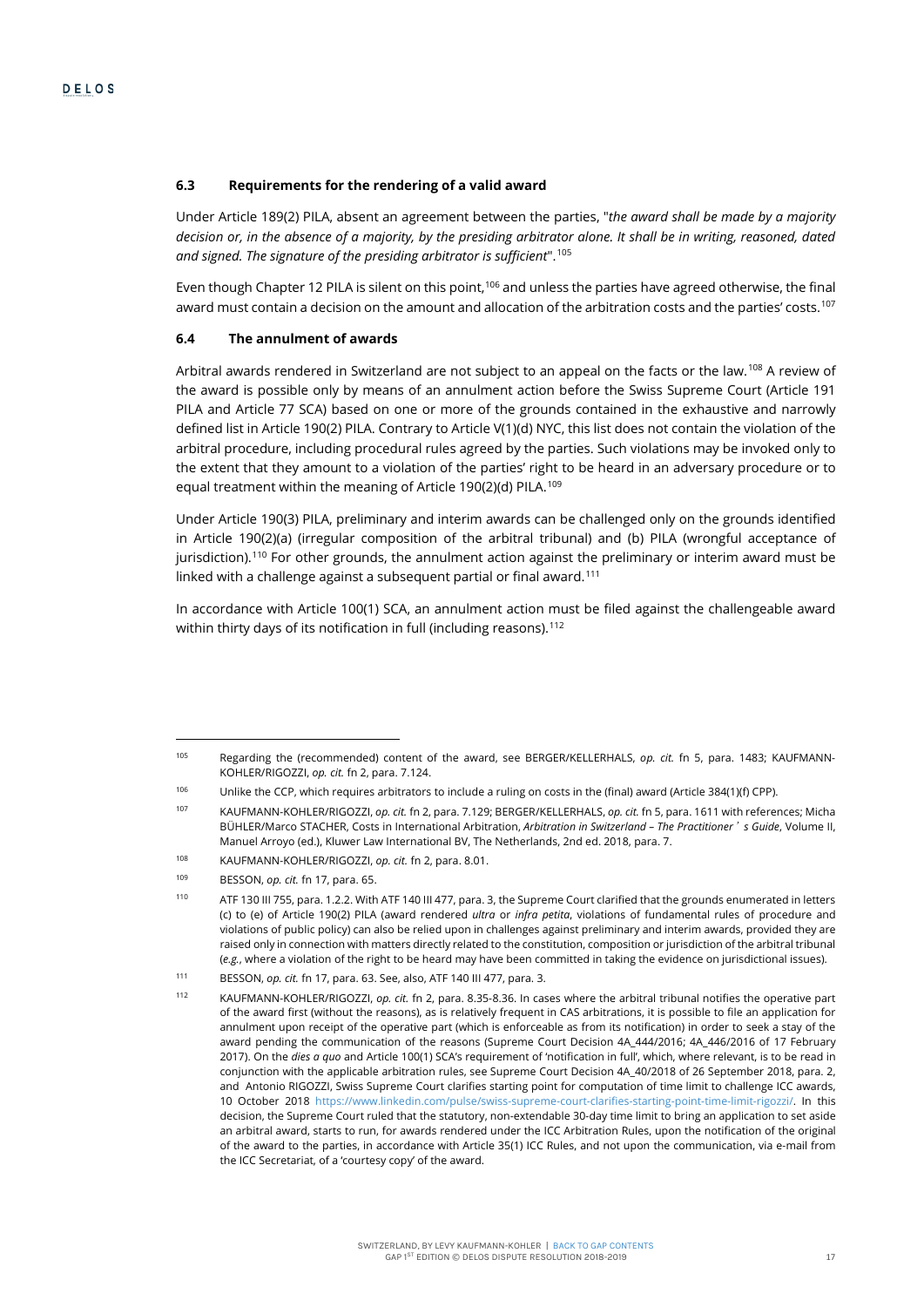Arbitral awards rendered in Switzerland have *res judicata* effect and are enforceable from their notification to the parties (Article 190(1) PILA).<sup>[113](#page-18-0)</sup> As a rule, the introduction of annulment proceedings does not suspend the enforceability of the challenged award (Article 103(1) SCA). However, the Supreme Court may suspend the enforcement of an award *ex officio*, which is most unlikely in international arbitration given the restrictive annulment grounds, or upon request (Article 103(3) SCA). In practice, such requests are granted only in exceptional cases and if (i) the enforcement of the award exposes the requesting party to irreparable harm; (ii) the applicant's interests prevail over those of the opposing party; and (iii) a *prima facie* review of the annulment application shows that it is likely to be well founded.<sup>[114](#page-18-1)</sup>

In addition to suspending the enforcement of the award, the Supreme Court may also issue "other provisional measures" that are required to preserve the *status quo* or protect interests at risk of suffering irreparable harm pending the outcome of the annulment proceedings (Article 104 SCA).<sup>[115](#page-18-2)</sup>

Statistically, the median duration of annulment proceedings is approximately 6 months from the filing of the challenge until the decision of the Swiss Supreme Court, although variance remains high. The Supreme Court will annul a challenged award only in about 7% of cases.<sup>116</sup>

#### **6.5 The revision, interpretation or correction of an award**

Chapter 12 PILA contains no provisions on the interpretation, correction or revision of arbitral awards. However, the Supreme Court has held that arbitral tribunals sitting in Switzerland can interpret or correct their own awards<sup>[117](#page-18-4)</sup> and that arbitral awards can be the subject of a revision.<sup>[118](#page-18-5)</sup>

<span id="page-18-7"></span>Concerning the correction and interpretation of international arbitral awards, Article 388 CCP, which applies to domestic arbitrations, may provide some guidance. Under Article 388(2) CCP, a party may submit a request for correction or interpretation within thirty days from the discovery of the error or of the part of the award that needs to be interpreted, but in no event later than one year from the notification of the award. However, in international arbitration it is advised to review the award promptly upon notification and to file a request without delay. Indeed, institutional arbitration rules may provide a (different) time limit from the notification or receipt of the award.<sup>[119](#page-18-6)</sup>

The remedy of revision allows for the reconsideration of the award after it has come into force. It applies only in the presence of narrowly defined grounds, namely where the award was influenced by a crime or

<span id="page-18-0"></span><sup>113</sup> ATF 117 Ia 166, para. 5a; BERGER/KELLERHALS, *op. cit.* f[n 5,](#page-4-0) para. 1630; POUDRET/BESSON, *op. cit.* fn [14,](#page-5-0) para. 853; BESSON, *op. cit.* fn [17,](#page-6-0) para. 74; Silja SCHAFFSTEIN, *The Doctrine of Res Judicata Before International Commercial Arbitral Tribunals*, Oxford 2016, para. 4.72.

<span id="page-18-1"></span><sup>114</sup> KAUFMANN-KOHLER/RIGOZZI, *op. cit.* f[n 2,](#page-1-3) paras. 8.92 and 8.95. For details on the conditions for granting the suspensive effect and a typology of cases, see Cesare JERMINI/Nicola BERNARDONI, Suspensive Effect of Challenges Against International Arbitral Awards in Switzerland: A Trend Towards More Frequent Grants? *in New Developments in International Commercial Arbitration 2011*, Müller, Rigozzi (eds.), Zurich, Basel, Geneva 2011, pp. 83-92.

<span id="page-18-2"></span><sup>115</sup> KAUFMANN-KOHLER/RIGOZZI, *op. cit.* f[n 2,](#page-1-3) paras. 8.92-8.93.

<span id="page-18-3"></span><sup>116</sup> For the most recent statistical analysis, see Felix DASSER/Piotr WOJTOWICZ, Challenges of Swiss Arbitral Awards – Updated Statistical Data as of 2017, 36 ASA Bulletin (2018), pp. 276-294. While, as noted in the previous edition of this report, challenges in sports cases have tended over several years to be slightly more successful than those in non-sports cases, DASSER/WOJTOWICZ's latest analysis has shown that success rates for sports and non-sports challenges have converged in the 2016-2017 period, plateauing at slightly more than 7% in both areas (*ibid.*, pp. 279-280).

<span id="page-18-4"></span><sup>117</sup> BESSON, *op. cit.* f[n 17,](#page-6-0) para. 72 with reference to ATF 126 III 524, para. 2b.

<span id="page-18-5"></span><sup>118</sup> Silja SCHAFFSTEIN/Sabina SACCO, Commentary of Supreme Court Decision 4A\_386/2015 (ATF 142 III 521) of 7 September 2016, XIV *Revista Brasileira de Arbitragem* No. 56 (2017), p. 169; KAUFMANN-KOHLER/RIGOZZI, *op. cit.* f[n 2,](#page-1-3) para. 8.207 and para. 8.209; POUDRET/BESSON, *op. cit.* fn [14,](#page-5-0) para. 845. See also ATF 142 III 521, para. 2.1; ATF 129 III 727, para. 1; ATF 118 II 199, paras. 2 and 3.

<span id="page-18-6"></span><sup>119</sup> KAUFMANN-KOHLER/RIGOZZI, *op. cit.* f[n 2,](#page-1-3) paras. 7.192-7.194; BERGER/KELLERHALS, *op. cit.* f[n 5,](#page-4-0) para. 1525; Maria HAUSER-MOREL/Jan Heiner NEDDEN, Correction and Interpretation of Arbitral Awards and Additional Awards, in Post Award Issues, Tercier (ed.), ASA Special Series No 38 (2011), p. 24. See, also, Article 36(2) of the 2017 ICC Rules; Articles 35 and 36 of the 2012 Swiss Rules; Article R63 of the CAS Code; Articles 37 and 38 of the 2013 UNCITRAL Arbitration Rules.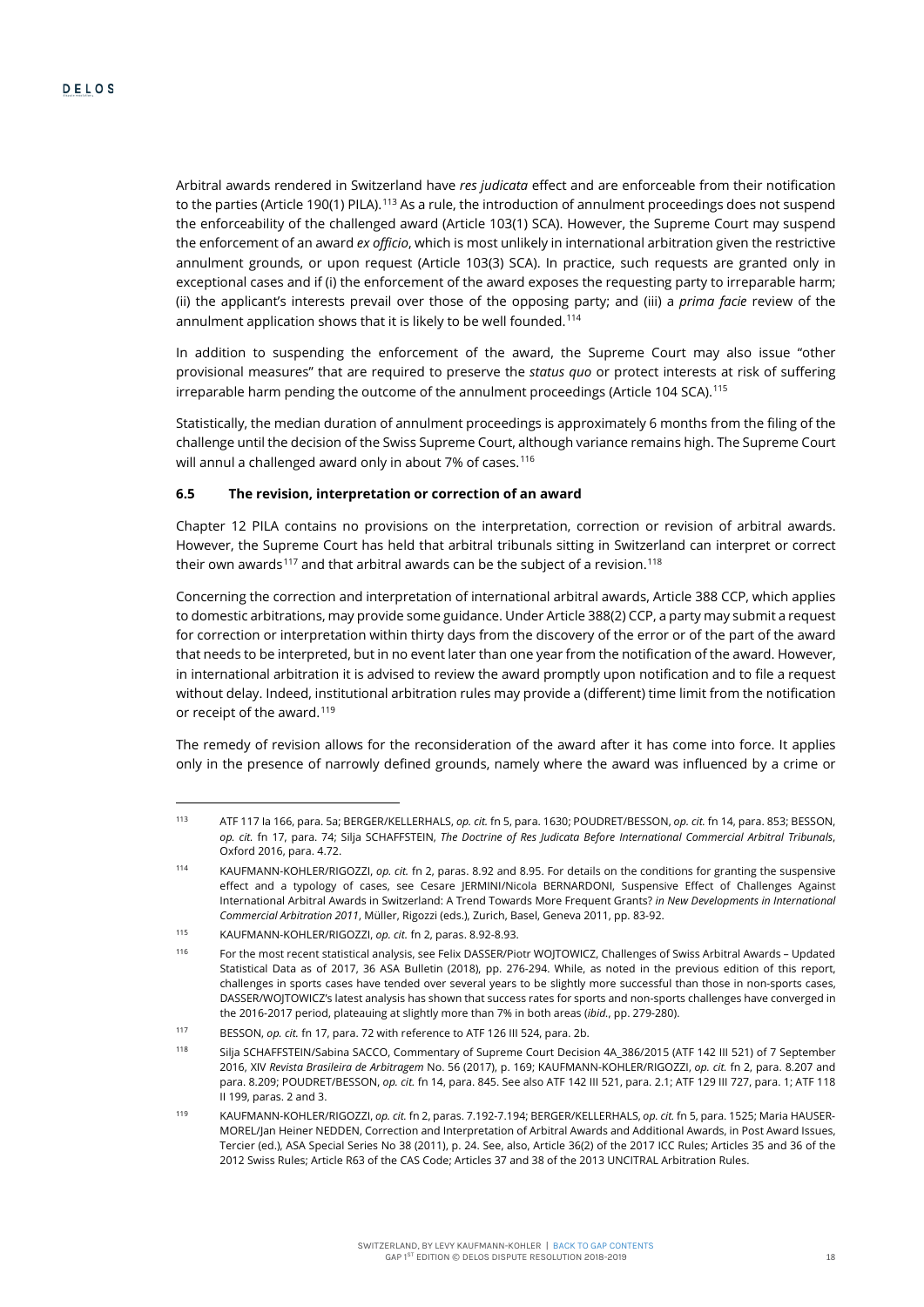felony to the detriment of one of the parties or where relevant facts or conclusive evidence have come to light on which the parties were unable to rely during the course of the arbitration proceedings. If a request for revision is successful, the competent authority, *i.e.* the Swiss Supreme Court, annuls the award and remands the case to either the same or, if it is no longer possible to call upon the original tribunal (*e.g.*, because its members have died, cannot be reached or simply refuse to be seized again of the dispute), a new arbitral tribunal for a new award.<sup>[120](#page-19-0)</sup>

The Supreme Court has raised the question whether the subsequent discovery (*i.e.*, after the time limit to request the annulment of the award has expired) of a ground for the challenge of an arbitrator can be invoked as an additional ground for the revision of an arbitral award. So far, the Court has left this question open, noting that it should be addressed by the Swiss Parliament within the framework of the latter's mandate to reform Chapter 12 PILA.<sup>[121](#page-19-1)</sup> Indeed, as will be seen in further detail below, a reform of Chapter 12 PILA is currently underway. The Draft Bill for the revised Chapter 12 PILA contains provisions on the revision (draft Article 190a Draft Bill), as well as on the interpretation and correction of awards (draft Article 189a Draft Bill).[122](#page-19-2)

# **6.6 The enforcement of awards rendered in Switzerland**

Arbitral awards rendered in Switzerland do not need to be confirmed by a judgment; they can be enforced like Swiss court judgments.<sup>[123](#page-19-3)</sup>

The DEBA (via Article 335(2) CCP) governs the enforcement of awards "*containing an order to pay a monetary compensation or to provide securities*". In particular, awards constitute a "*title*" to obtain the definitive lift of a suspension of a summon to pay ("*titre de mainlevée definitive*"; "*definitive Rechtsöffnungstitel*") within the meaning of Article 80 DEBA.[124](#page-19-4) The enforcement of "non-monetary" awards (*i.e.*, declaratory awards or awards ordering specific performance) is governed by Articles 335-346 CCP.<sup>[125](#page-19-5)</sup>

Article 193 PILA provides for the optional deposit or certificate of enforceability of an arbitral award, but neither the deposit nor the certificate are preconditions for the recognition and enforcement of awards, in Switzerland or abroad.<sup>[126](#page-19-6)</sup>

#### **6.7 The recognition and enforcement of foreign awards in Switzerland**

Under Article 194 PILA, the New York Convention governs the recognition and enforcement of all foreign arbitral awards in Switzerland, whether or not the country of the arbitral seat is a contracting state; there is no reservation of reciprocity.[127](#page-19-7)

Swiss courts generally do not take a formalistic approach with respect to the requirements set forth in Article IV(1)(a) (duly authenticated original award or a duly certified copy thereof) and (b) NYC (original arbitration agreement or a duly certified copy thereof). The Supreme Court has held that where the authenticity of the

<span id="page-19-0"></span><sup>120</sup> ATF 118 II 199, para. 3; SCHAFFSTEIN/SACCO, *op. cit.* f[n 118,](#page-18-7) p. 168; KAUFMANN-KOHLER/RIGOZZI, *op. cit.* f[n 2,](#page-1-3) paras. 8.206, 8.212 and 8.224; BESSON, *op. cit.* f[n 17,](#page-6-0) paras. 70-71.

<span id="page-19-1"></span><sup>121</sup> ATF 142 III 521, para. 2.3.5. See also Supreme Court Decision 4A\_53/2017 of 17 October 2017, para. 3.1.

<span id="page-19-2"></span><sup>122</sup> See *infra*, Section 8.

<sup>123</sup> BESSON, *op. cit.* f[n 17,](#page-6-0) para. 75.

<span id="page-19-4"></span><span id="page-19-3"></span><sup>124</sup> BESSON, *op. cit.* f[n 17,](#page-6-0) para. 75; KAUFMANN-KOHLER/RIGOZZI, *op. cit.* f[n 2,](#page-1-3) paras. 8.281-8.282; BERGER/KELLERHALS, *op. cit.*  f[n 5,](#page-4-0) paras. 2009-2016.

<span id="page-19-5"></span><sup>125</sup> KAUFMANN-KOHLER/RIGOZZI, *op. cit.* f[n 2,](#page-1-3) para. 8.283; BERGER/KELLERHALS, *op. cit.* f[n 5,](#page-4-0) paras. 2006-2008 and paras. 2017- 2021.

<span id="page-19-6"></span><sup>126</sup> BESSON, *op. cit.* f[n 17,](#page-6-0) para. 76.

<span id="page-19-7"></span><sup>127</sup> BESSON, *op. cit.* f[n 17,](#page-6-0) para. 77.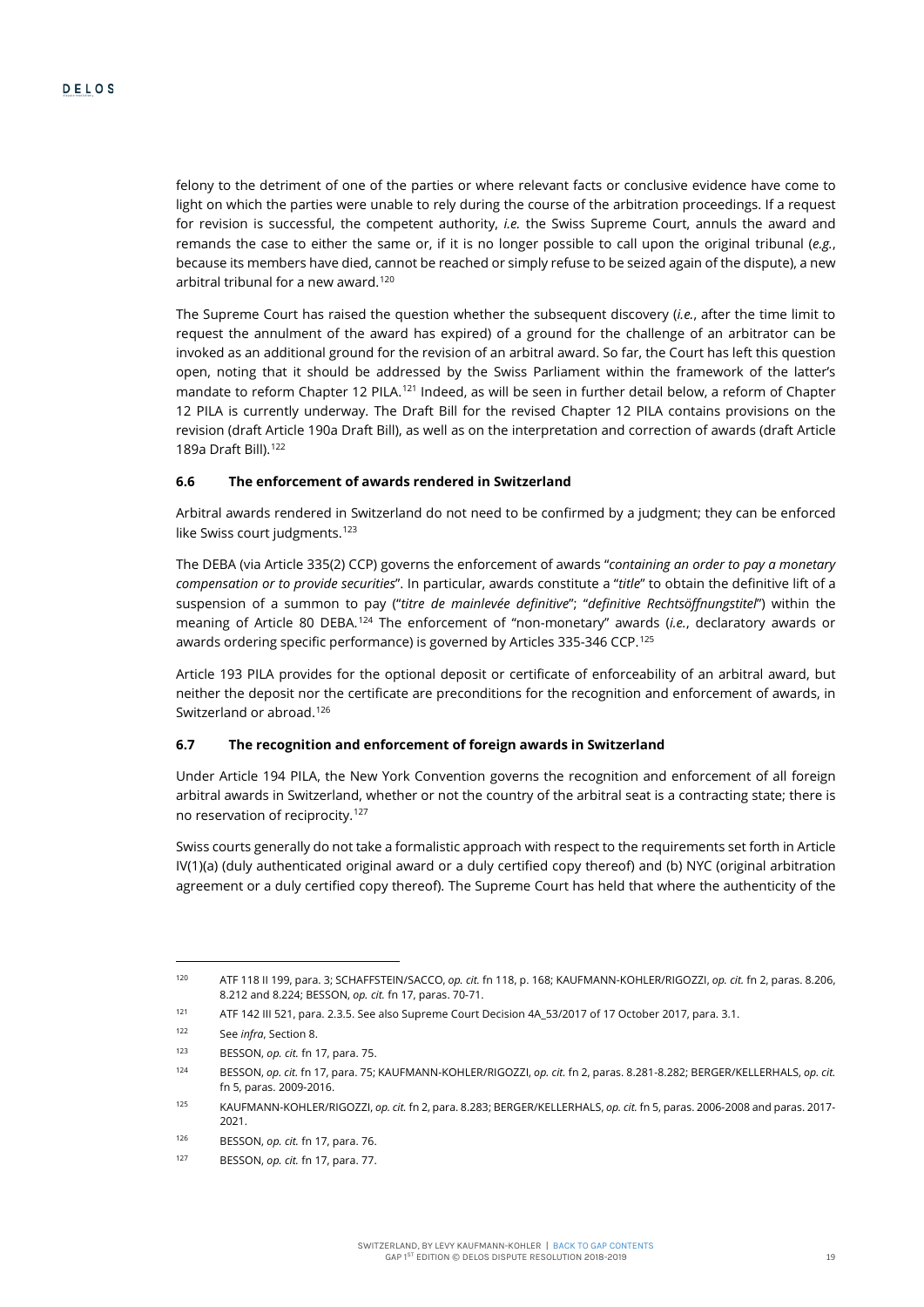award or the arbitration agreement are not disputed, simple, non-legalized and/or non-certified copies of the award or arbitration agreement are sufficient.<sup>[128](#page-20-0)</sup>

# **7. Funding arrangements**

Swiss law does not prohibit third party funding.<sup>[129](#page-20-1)</sup> In particular, on 10 December 2004, the Supreme Court decided to strike down a draft law proposed by resolution of the Cantonal Council of Zurich, prohibiting parties from resorting to third party funding. According to the Court, a general ban on third party funding would violate the principle of freedom of commerce protected and guaranteed by the Swiss Constitution.<sup>[130](#page-20-2)</sup>

Under Article 12(1)(e) of the Swiss Federal Lawyers' Act ("LLCA" or "*Loi fédérale sur la libre circulation des avocats*" in French, "*Bundesgesetz über die Freizügigkeit der Anwältinnen und Anwälte*" in German), attorneys cannot in advance enter into an agreement with their clients providing for a contingency fee based entirely on the outcome of the case. Specifically, the attorney's (entire) fee cannot be a percentage of the amount recovered (*pactum de quota litis*); nor can Swiss attorneys agree to waive legal fees in the event of an unfavourable outcome. However, the Supreme Court has held that a fee arrangement containing elements of a contingency fee, the so-called *pactum de palmario*, is allowed, albeit within limits. First, attorneys must obtain a fee independently of the outcome of the case, allowing them not only to cover their expenses but also to make a reasonable profit. Second, the contingency fee element must not be so important to result in the attorney losing his or her independence. Third, the *pactum de palmario* must be concluded either in the beginning of the attorney-client relationship or after the conclusion of the case, but not during the exercise of the attorney's mandate.<sup>[131](#page-20-3)</sup>

# **8. Is there likely to be any significant reform of the arbitration law in the near future?**

As indicated in the previous edition of the GAP, Chapter 12 PILA is currently undergoing a revision. The legislative process to that end is nearing completion. On 24 October 2018, the Swiss Federal Council, *i.e.* the executive branch of Government, published its Draft Bill on the reform of Chapter 12 PILA, accompanied by an Explanatory Report addressed to the Swiss Parliament. [132](#page-20-4)

The Federal Council's Draft Bill and Explanatory Report built upon the preliminary draft bill that had been released by the Swiss Federal Department of Justice (SFDJ) in January 2017,<sup>[133](#page-20-5)</sup> in particular taking into account the observations filed by interested stakeholders during the ensuing public consultation period. $^{134}$  $^{134}$  $^{134}$ 

<span id="page-20-0"></span><sup>128</sup> KAUFMANN-KOHLER/RIGOZZI, *op. cit.* fn [2,](#page-1-3) para. 8.237, with references to Supreme Court Decision 4A\_124/2010 of 4 October 2010, para. 4.2 and Supreme Court Decision 5A\_427/2011 of 10 October 2011, para. 5.

<span id="page-20-1"></span><sup>129</sup> On this issue, see, for instance, Sebastiano NESSI, Third-party funding: a Swiss law perspective, Practical Law Arbitration Blog of 16 March 2016 available at: http://arbitrationblog.practicallaw.com/third-party-funding-a-swiss-law-perspective/; Noradèle RADJAI, Case notes on third-party funding – Switzerland, p. 37 available at: http://www.lalive.ch/data/publications/Third\_Party\_Funding.pdf.

<span id="page-20-2"></span><sup>130</sup> ATF 131 I 223.

<span id="page-20-3"></span><sup>131</sup> Supreme Court Decision 4A\_240/2016 of 13 June 2017, para. 2.

<span id="page-20-4"></span><sup>132</sup> *Message concernant la modification de la loi fédérale sur le droit international privé (Chapitre 12 Arbitrage international)* and *Loi fédérale sur le droit international privé (LDIP) (Projet)*; *Botschaft zur Änderung des Bundesgesetzes über das Internationale Privatrecht (12. Kapitel: Internationale Schiedsgerichtsbarkeit)* and *Bundesgesetz über das Internationale Privatrecht (IPRG) (Entwurf); Messaggio concernente la modifica della legge federale sul diritto internazionale privato (Capitolo 12: Arbitrato internazionale)* and *Legge federale sul diritto internazionale privato (LDIP) (Disegno)*, published in the Swiss Federal Gazette No. 47 of 27 November 2018, available at https://www.admin.ch/opc/fr/federal-gazette/2018/index\_47.html.

<span id="page-20-5"></span><sup>133</sup> The SFDJ's Preliminary Draft Bill, which was also accompanied by an Explanatory Report, was published on 11 January 2017. Both the Preliminary Draft Bill and its accompanying Explanatory Report are available at: https://www.bj.admin.ch/dam/data/bj/aktuell/news/2017/2017-01-11/vorentw-f.pdf and https://www.bj.admin.ch/dam/data/bj/aktuell/news/2017/2017-01-11/vn-ber-f.pdf

<span id="page-20-6"></span><sup>134</sup> Organizations such as the Swiss Arbitration Association (ASA), the Swiss Chambers' Arbitration Institution (SCAI), judges at the Supreme Court, various law firms, ICC Switzerland, Economiesuisse, universities, academics, as well as some political parties and several Swiss cantons filed observations on the SFDJ's Preliminary Draft Bill. The observations were collated and published online by the SFDJ in July 2017, at https://www.admin.ch/ch/f/gg/pc/ind2017.html. ASA has also issued brief